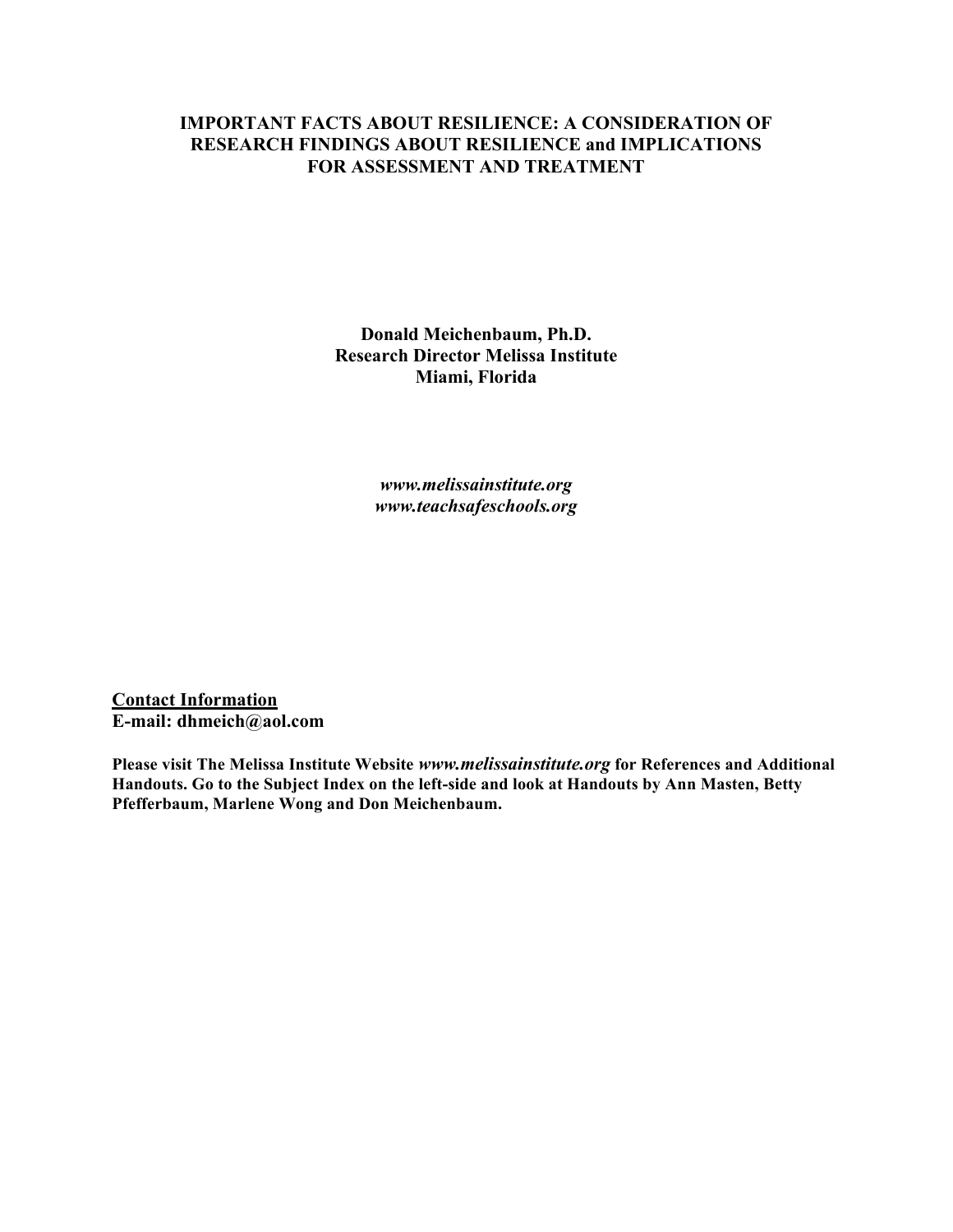Meichenbaum 2

#### **TABLE OF CONTENTS**

**The Nature of The Challenge**

**What is Resilience?**

**Some Facts About Resilience**

**Protective Factors: Implications for Interventions**

**Social Ecological Model: Individual, Relationships, Community, Societal**

**Levels of Intervention: Primary (Universal), Secondary (Selected) and Tertiary (Indicated)**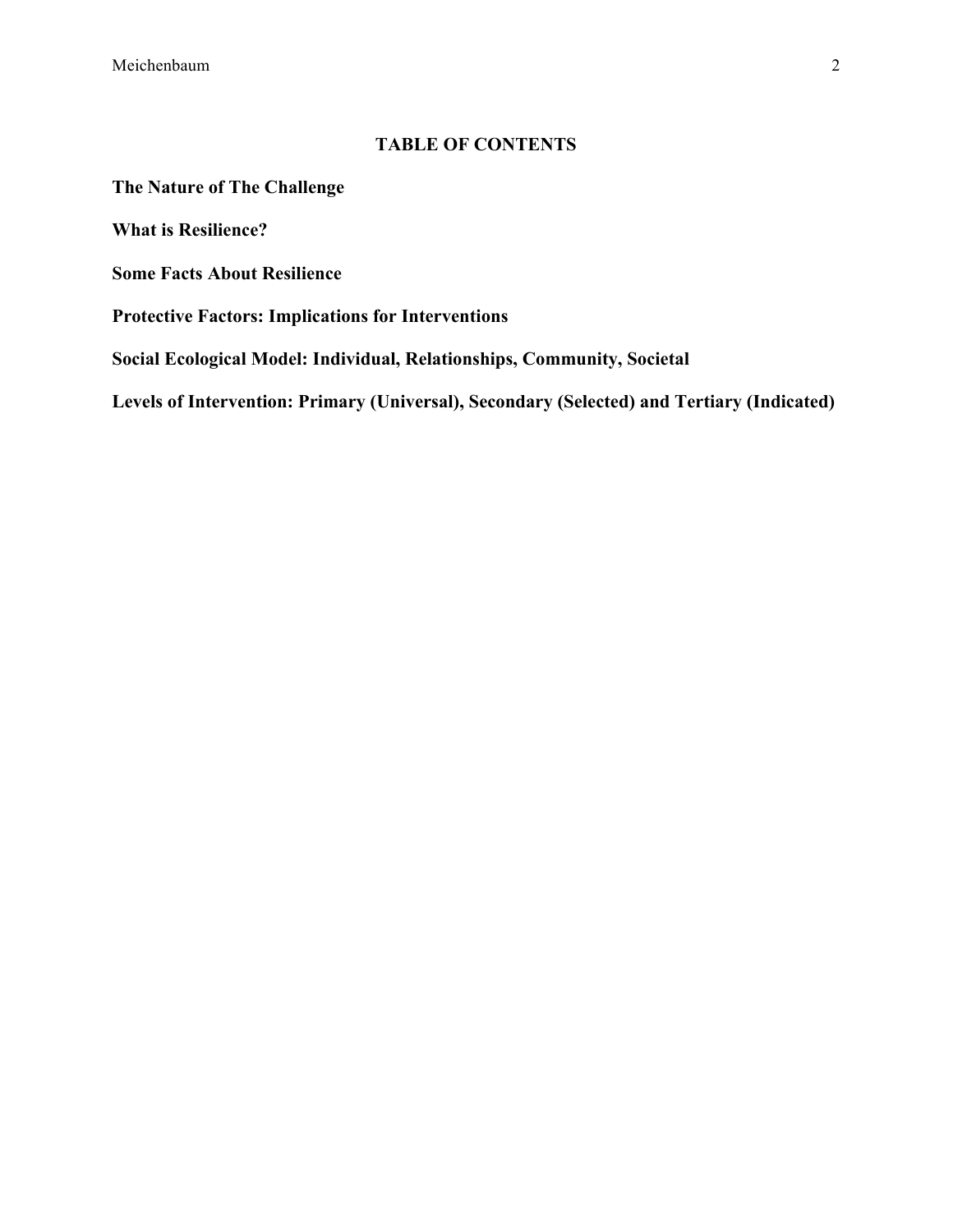### **THE NATURE OF THE CHALLENGE**

About 1 in 8 children under the age of 17 reported some form of serious maltreatment by adults in the last year.

Approximately 3.6 million of children received an investigation by a service agency for child maltreatment.

It is estimated that 20 million children live in households with an addicted caregiver and of these approximately 675,000 are suspected of being abused and neglected.

Up to 10 million children are believed to be exposed to domestic violence annually. For example, in California it is estimated that 10%-20% of all family homicides are witnessed by children.

Such stressors are compounded by poverty. 25% of children (some 15 million) in the U.S. live below the poverty line.

Research indicates that ½ to 2/3 of children living in such extreme circumstances grow up and "overcome the odds" and go on to achieve successful and well adjusted lives.

Only about one-third of abused and neglected children in clinical settings meet diagnostic criteria for PTSD or what is being called a Developmental Trauma Disorder (van der Kolk; 2005, Psychiatric Annals, 35, 401-408).

This Conference is designed to explore what factors contribute to such resilience. Resilience is the process of adapting well in the face of adversity, trauma, tragedy, threats or significant sources of stress. Resilience is not a trait that individuals either have or do not have. Resilience involves behaviors, thoughts and accompanying feelings that can be nurtured, developed and learned.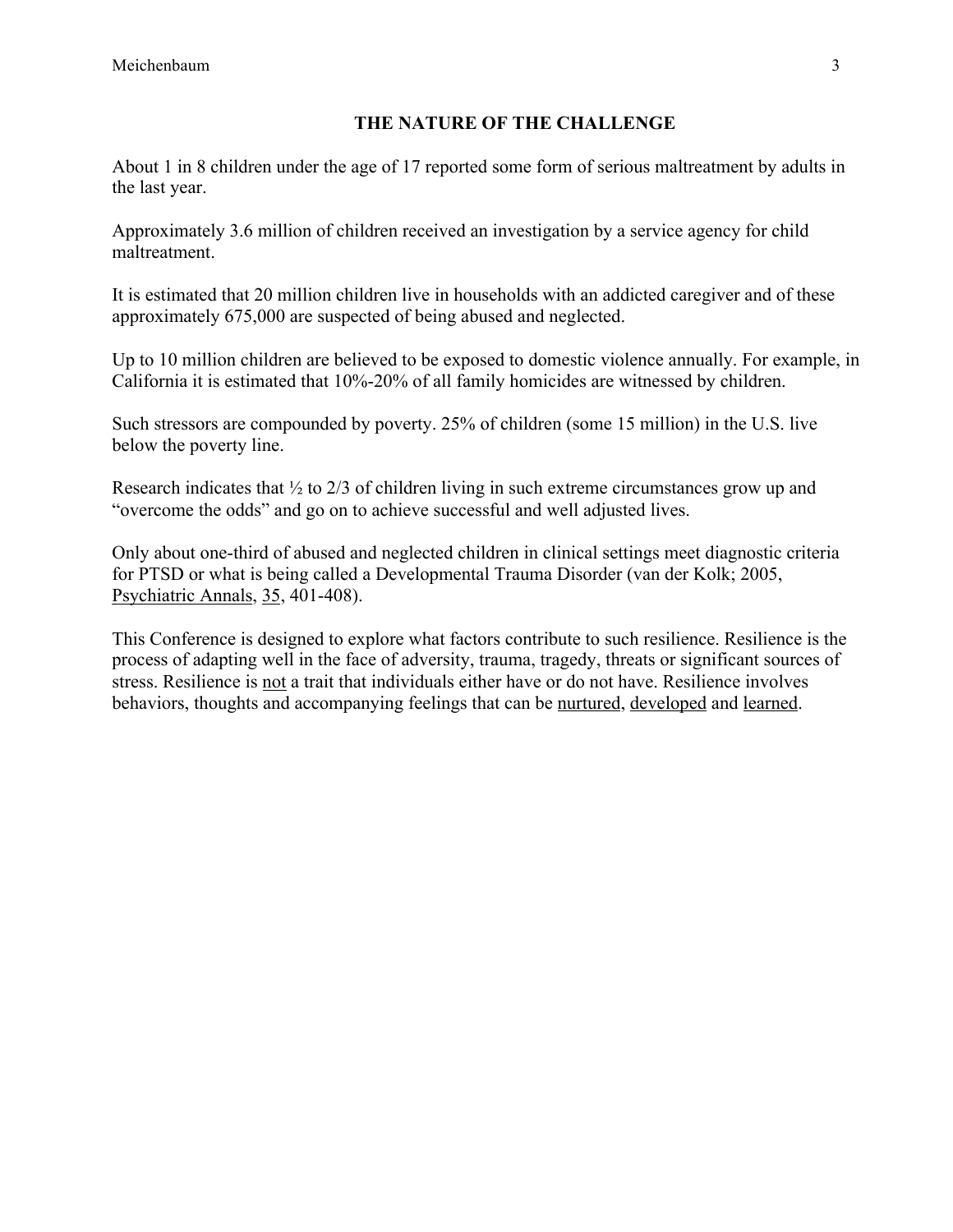## **WHAT IS RESILIENCE**

**RESILIENCE** is the capacity of people to effectively cope with, adjust, or recover from stress or adversity.

**RESILIENCE** is the process and outcome of successfully adapting to difficult or challenging life experiences and the ability to rise above one's circumstances.

**RESILIENCE** reflects the ability to confront and handle stressful life events, ongoing adversities and difficulties, and traumatic experiences, both while deployed and also when reintegrating into civilian life.

**RESILIENCE** reflects the ability to maintain a stable equilibrium and relatively stable healthy level of psychological and physical functioning, even in the face of highly disruptive stressful and traumatic events.

**RESILIENCE** reflects the ability to

- bounce back
- beat the odds
- transform one's emotional and physical pain into something "positive"
- evidence a relatively stable trajectory of healthy functioning across time
- move from being a victim to being a "survivor" and even to becoming a "thriver"
- be "stress hardy" adapting to whatever life sends, and for some, even evidencing "post- traumatic growth"

As a result of experiencing traumatic events, some individuals will experience **POST-TRAUMATIC GROWTH (PTG)**. PTG is the ability to experience positive personal changes that result from the struggle to deal with trauma and its consequences. PTG highlights that strengths can emerge through suffering and struggles with adversities. Individuals may develop a renewed appreciation of life and a commitment to live life to the fullest, valuing each day; improved relationships with loved ones; a search for new possibilities and enhanced personal strengths and new spiritual changes. This **ROADMAP** to **RESILIENCE** project provides practical tools to increase your ability to develop Post-traumatic growth. Not only to **LEARN IT,** but **LIVE IT**.

Perhaps, the concept of **RESILIENCE** was best captured by Helen Keller who was born blind and deaf when she observed,

*"Although the world is full of suffering, it is also full of overcoming it."*

As one returning Vet commented:

 *"Resilience is moving from taking orders or completing other people's missions to creating your own missions and bringing on-line your own decision-making abilities. I have a deeper meaning of life as a result of my deployments."*

As often observed:

"*Man has never made a material more resilient than the human spirit*."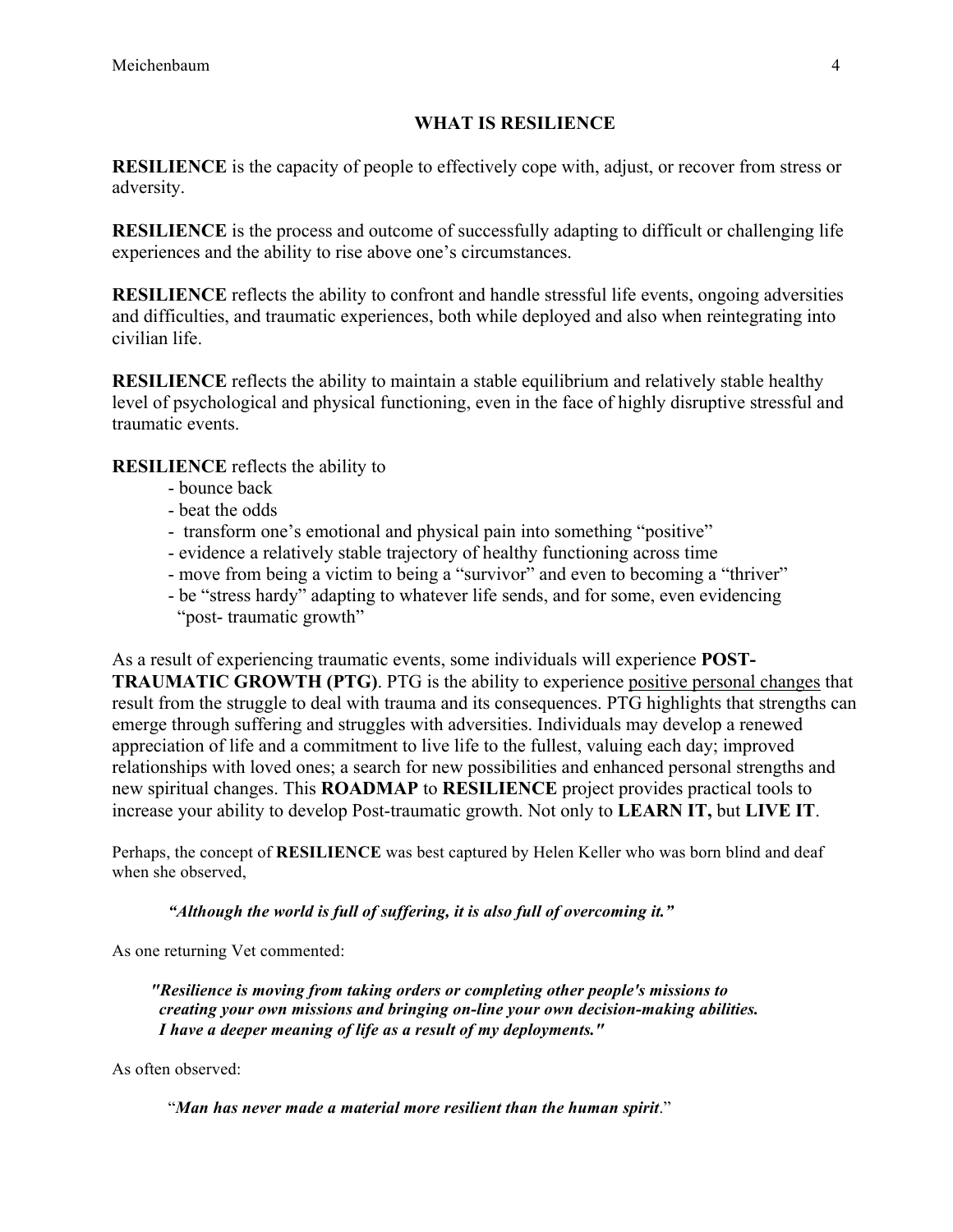## **SOME FACTS ABOUT RESILIENCE**

Following a natural catastrophe or a traumatic event no one walks away unscathed by such events, but neither do most survivors succumb in the aftermath to despair. Most show remarkable levels of resilience.

The ceiling for harmful effects is about 30% of those exposed.

People are much more resilient under adverse conditions than they might have expected.

A person may be resilient in some situations and with some type of stressors, but not with other stressors.

Resilience may be available and more accessible to a person at one period of time in his/her life than at other times in his/her life. Individuals may go through periods of extreme distress, negative emotions and poor functioning and still emerge resilient.

Resilience is more accessible and available to some people than for others, but everyone can strengthen their resilience.

Resilience (positive emotions) and negative emotions can co-occur side-by-side.

Research indicates that individuals who have a ratio of 3 times as many experiences of positive emotions to 1 of negative emotions on a daily basis (3-to-1 ratio) are more likely to be resilient and have a successful reintegration.

Resilience does not come from rare and special or extraordinary qualities or processes. Resilience develops from the everyday magic of ordinary resources. Resilience is not a sign of exceptional strength, but a fundamental feature of normal, everyday coping skills.

There are many different pathways to resilience. A number of factors contribute to how well people adapt to adversities. Predominant among them are:

- a) the perceived availability of social relationships and the ability to access and use social supports;
- b) the degree of perceived personal control and the extent to which individuals focus their time and energies on tasks and situations over which they have some impact and influence;
- c) the degree to which they can experience positive emotions and self-regulate negative emotions;
- d) the ability to be cognitively flexible, using both direct-action problem-solving and emotionally-palliative acceptance skills, as the situations call for;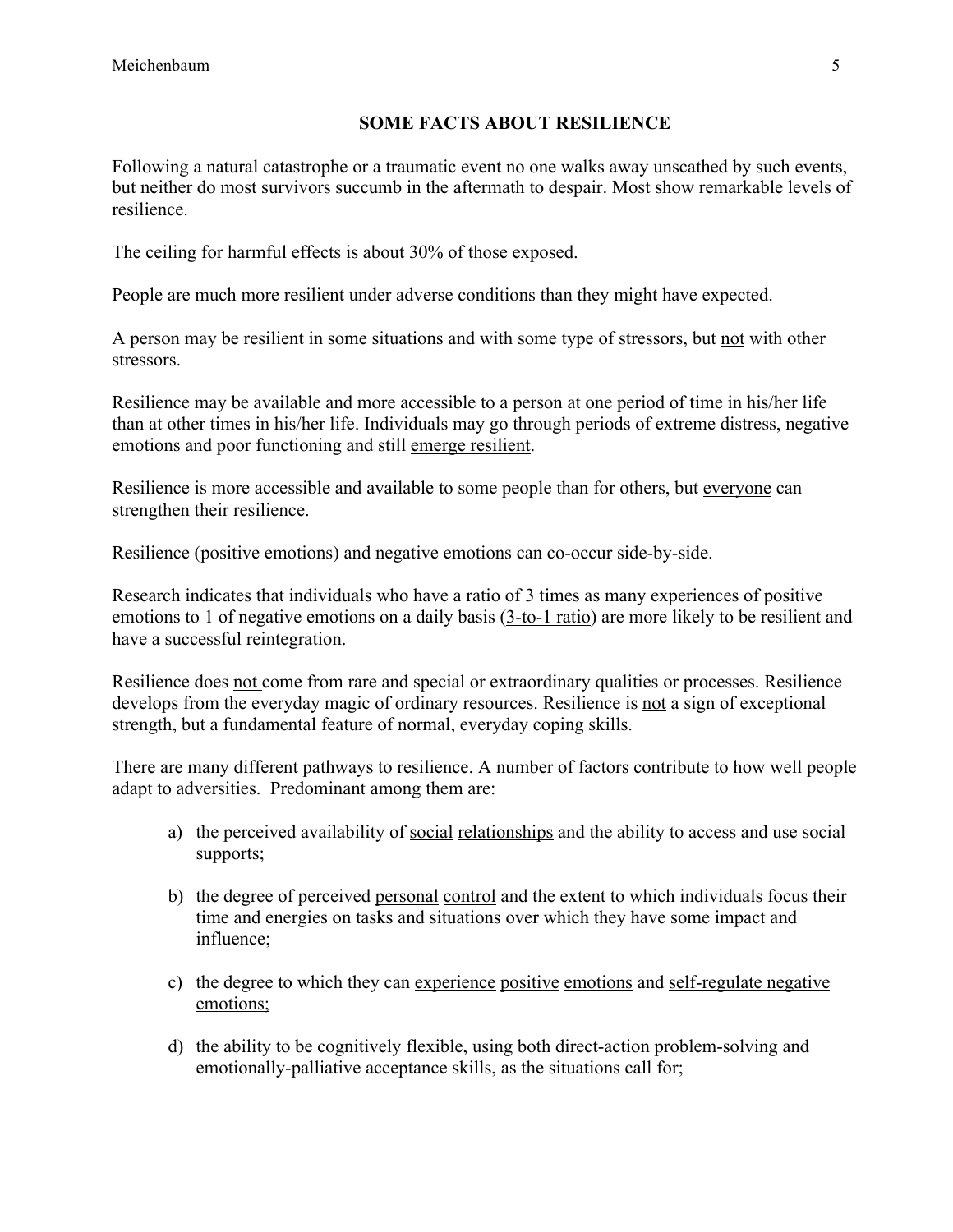e) the ability to engage in activities that are consistent with one's values and life priorities that reflect a stake in the future;

There are many roads to travel and many forks along the pathway to resilience. It is possible to change course at many points.

Individuals who are low in resilience are at risk for experiencing stress, depression, anxiety and interpersonal difficulties.

A **RESILIENCE REINTEGRATION PROGRAM** can promote subjective well-being.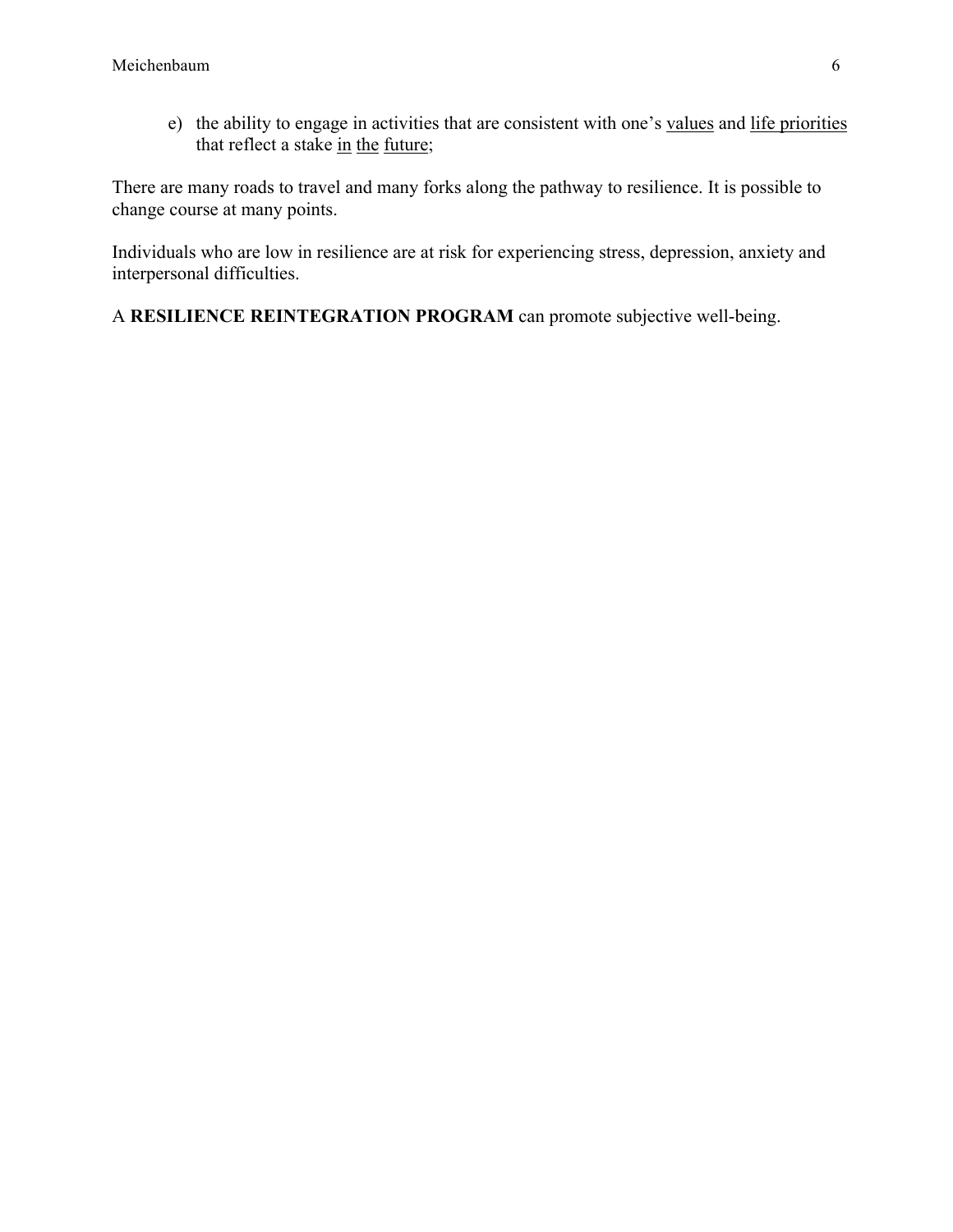## **CDC List of PROTECTIVE FACTORS FOR YOUTH VIOLENCE (***See www.vetoviolence.org/pop***)**

Protective Factors – factors that provide a buffer against risk for violence

Individual/Family/Peer/School

- High IQ
- High Grade Point Average
- Positive social orientation
- Intolerant attitude toward deviance
- Religiosity
- Connectedness to family or adults outside of the family
- Ability to discuss problems with parents
- Perceived parental expectations about school performance are high
- Frequent shared activities with parents
- Consistent presence of the parent during at least one of the following activities: when awakening; when arriving home from school; at evening mealtime; at bedtime
- Involvement in social activities with prosocial peers
- Connectedness and commitment to School
- Involvement in school activities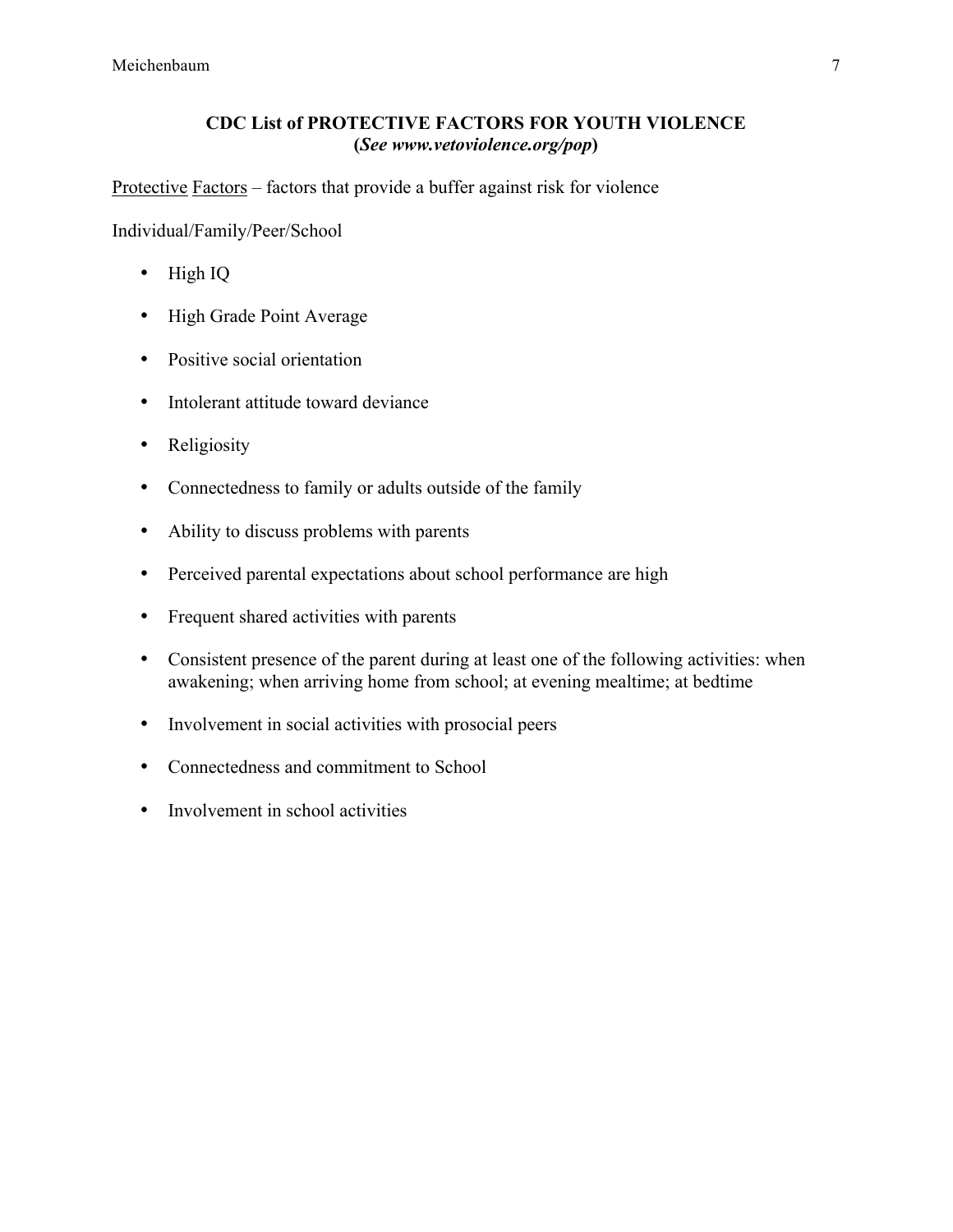## **SOCIAL ECOLOGICAL MODEL**

# **Illustrative Interventions at the Levels of Individual, Relationships, Community, Societal**

### **At the Individual Level**

Reduce risk exposure from conception onward

Nurture skill development - - attachment behaviors, emotional regulation, interpersonal competence, academic performance, especially reading comprehension competence, conflict resolution skills and skills needed to gain employment (Build in generalization guidelines in any training program).

Strengthen positive self-efficacy and future orientation ("I have ..."; "I can ..."; "I am ...").

Put student in a "helper role" - - others, pet, foster child. Nurture empathy training.

Build on strengths and "islands of competence".

Offer health care programs that provide the building blocks for resilience.

#### **At the Relationship Level**

Provide home-visiting and parent training programs (compliance-discipline procedures; monitoring; attachment-enhancing behaviors; academic supportive behaviors).

Nurture school connectedness.

Provide mentoring programs ("Guardian Angels").

Encourage association with prosocial peers and positive role models.

## **At the Community Level**

Encourage and reward voluntary community altruistic behaviors.

Support participation in prosocial community activities such as church attendance and other ties.

#### **At the Societal Level**

Support groups and initiate policies and that advocate for children like the Children's Movement of Florida ala the work of David Lawrence (*See http://childrensmovementflorida.org*).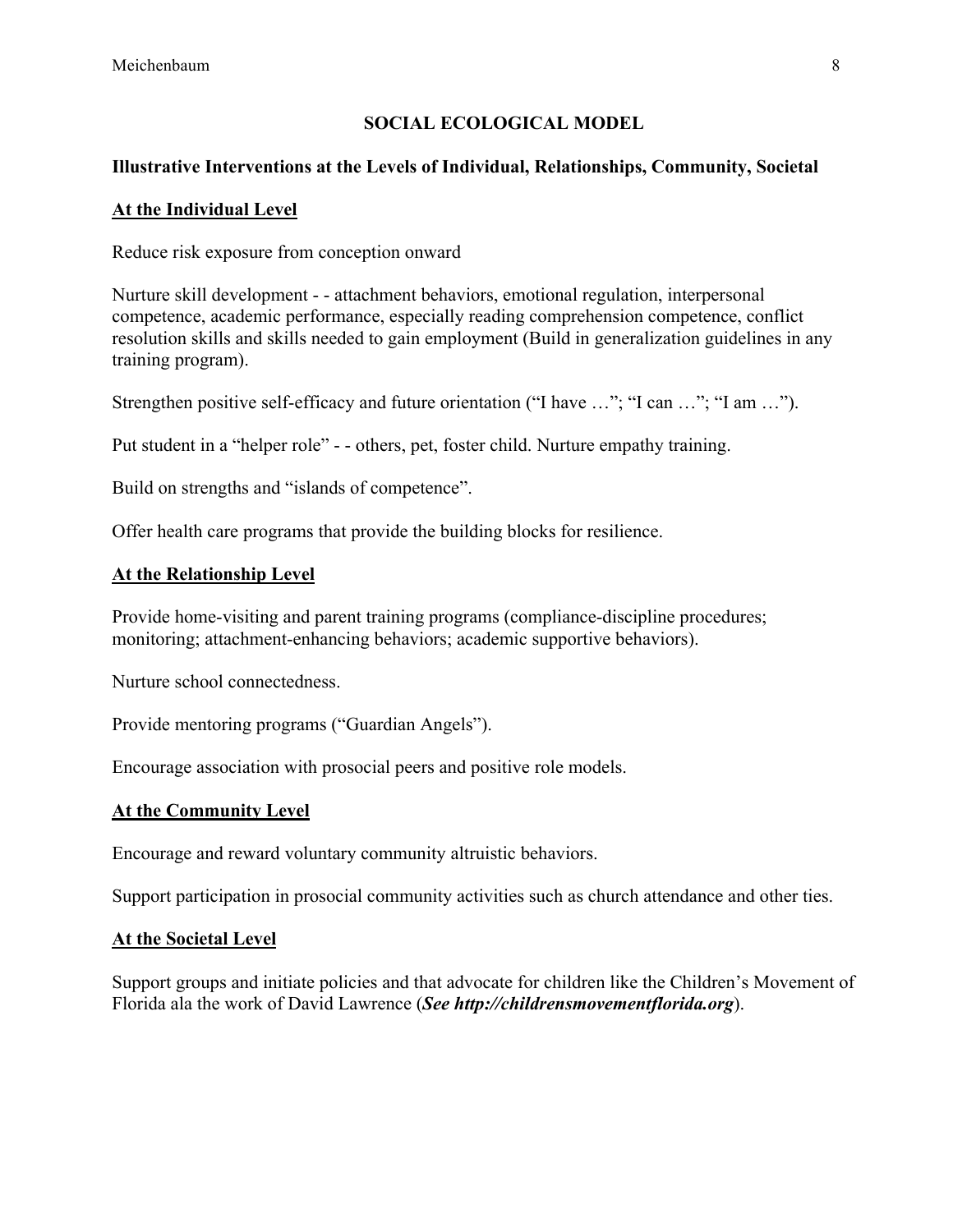## **LEVELS OF INTERVENTION**

## **Universal (Primary Prevention)** focuses on all students in a given population.

- Reduce Risk Factors, especially those tied to poverty.
- Conduct initial screening. See Adverse Childhood Experience Scale (ACE). Assess cumulative exposure to stressors.
- Focus on schools as a critical setting. "Report Card" for Principals. Do not implement programs that will exacerbate the situation. (*See Meichenbaum "How to make a violent youth - - www.melissainstitute.org).*
- Improve school climate, school satisfaction and school connectedness and promote wellbeing (See reference list for illustrative programs).
- Bolster resilience-enhancing behaviors. Use "ordinary magic" procedures (*See Ann Master on resilience on www.melissainstitute.org).*

**Selected (Secondary Prevention)** comprised of more intensive interventions for those students who may be at risk for developing particular problems or those students who do not adequately respond to Universal strategies.

- Target at-risk students (offspring of "high-risk parents"; High ACE scoring students). For example see Cognitive-behavioral Intervention For Trauma in Schools - - CBITS. *(See Marlene Wong on www.melissainstitute.org).*
- Use peer-based intervention programs.

**Indicated (Tertiary Prevention)** characterized by highly individualized specialized interventions for those who exhibit clear problems and also have not adequately responded to Universal and Selected levels of prevention and intervention.

- Provide wrap-around services, where indicated.
- Maintain continuity of care across the life-span.
- Build in evaluation.

For a discussion of evidence-based interventions to bolster resilience see D. Meichenbaum Bolstering resilience: Benefiting from lessons learned. This is available on www.melissainstitute.org. Click on Subject Index Resilience.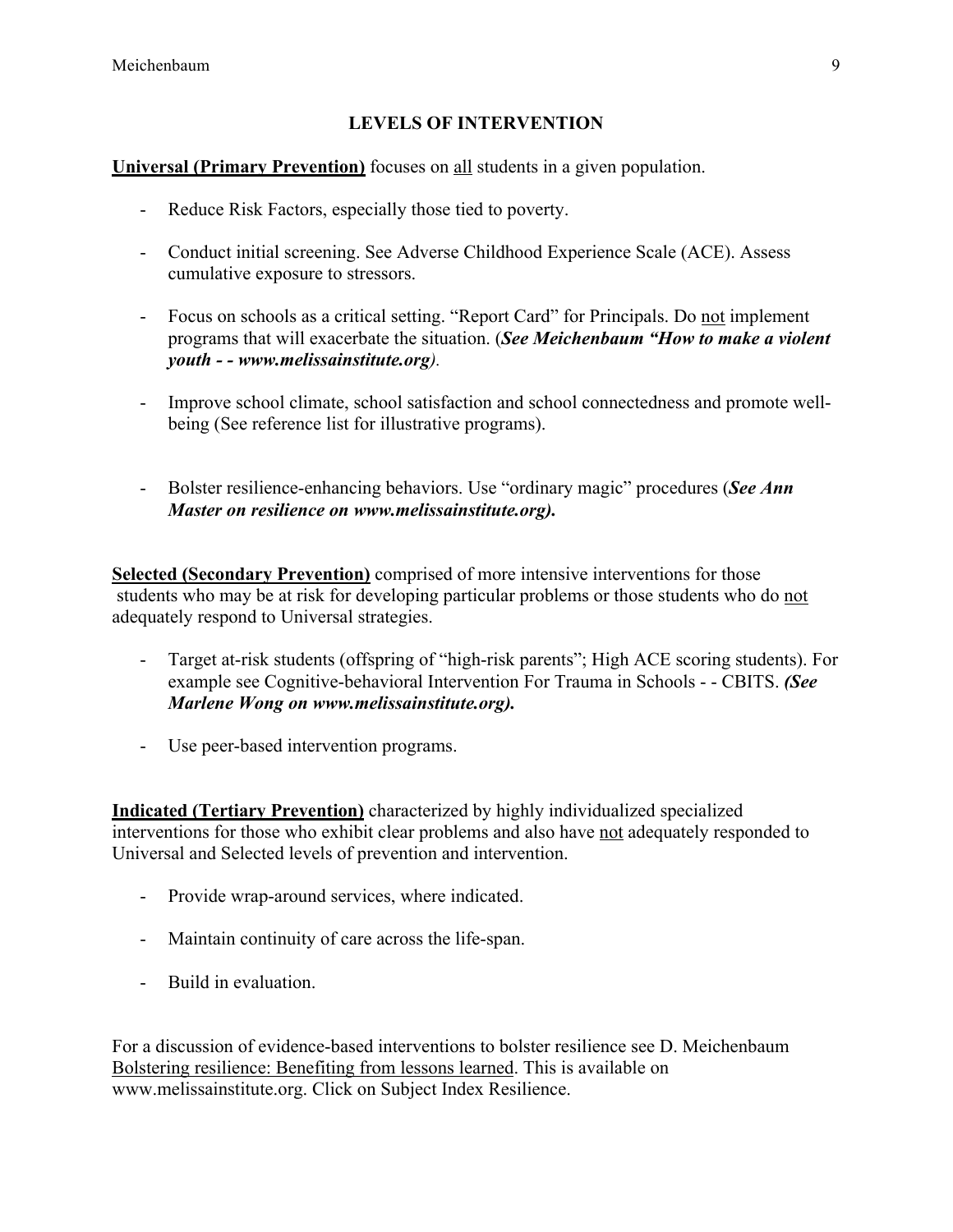#### **REFERENCES**

#### **WAYS TO BOLSTER RESILIENCE IN YOUTH**

- Alvord, M.K., Zucker, B. & Grados, J.J. (2011). Resilience builder program for children and adolescents. Champaign, IL: Research Press.
- Atkinson, P.A., Martin, C.B. & Rankin, J. (2009). Resilience revisited. Journal of Psychiatric and Mental Health Nursing, 16, 137-145.
- Burrow-Sanchez, J.J. & Hawken, J.S. (2007). Helping students overcome substance abuse: Effective practices for prevention and intervention. New York: Guilford Press.
- Creed, T.A., Reisweber, J. & Beck, A.T. (2011). Cognitive therapy for adolescents in school settings. New York: Guilford Press.
- Doll, B. & Cummings, J.A. (Eds). (2008). Transforming school mental health services: Population-based approaches to promoting competency and wellness of children. Thousand Oaks, CA: Corwin Press.
- Durlak, J.A. (2009). Prevention programs. In T.B. Gutkin & C.R. Renyolds (Eds.). The handbook of school psychology. 4<sup>th</sup> ed. (pp. 905-920). New York: Wiley.
- Dweck, C. (2006). Mindset: The new psychology of success. New York: Ballatine Books.
- Gilman, R., Huehner, E.S. & Furlong, M. J. (Eds.). (2009). Handbook of positive psychology in schools. New York: Routledge.
- Gilman, R, Meyers, J. & Perez, L. (2004). Structured extracurricular activities among adolescents: Findings and implications for school psychologists. Psychology in the Schools, 41, 31-41.
- Lopez, S.J., Rose, S., et al (2009). Measuring and promoting hope in school children. In R. Gilman, E.S. Huehner & M.J. Furlong (Eds). Handbook of positive psychology in schools (pp. 37-50). New York: Routledge.
- Masten, A.S. (2001). Ordinary magic: Resilience processing in development. American Psychologist, 56, 227-238.
- Masten, A.S. & Obradovic, J. (2006). Competence and resilience in development. Annals of the New York Academy of Sciences, 1094, 13-27.
- Meichenbaum, D. (2009). Bolstering resilience: Benefiting from lessons learned. In D. Brom, R. Pat-Horenczyk & J.D. Ford. (Eds.), Treating traumatized children: Risk, resilience and recovery. (pp. 183-192). New York: Routledge.
- Merrell, K.W. (2008). Helping students overcome depression and anxiety: A practical guide  $(2<sup>nd</sup>$  ed.). New York: Guilford Press.
- Merrell, K.W. & Gueldner, B.A. (2010). Social and emotional learning in the classroom: Promoting mental health and academic success. New York: Guilford Press.
- Miller, D. (2011). Child and adolescent suicidal behavior: School-based prevention, assessment and intervention. New York: Guilford Press.
- Miller, D., Gilman, R. & Martins, M.D. (2008). Wellness promotion in the schools: Enhancing student's mental and physical health. Psychology in the Schools, 45, 5-15.
- Miller, D.N., Nickerson, A.B. & Jimerson, S.R. (2009). Positive psychology and school-based interventions. In R. Gilman, E.S. Huechner, & M. Furlong (Eds.). Handbook of positive psychology in schools. (pp. 293-304). New York: Routledge.
- Norman, M. (2009). Developing resilience: A cognitive-behavioral approach. London: Routledge.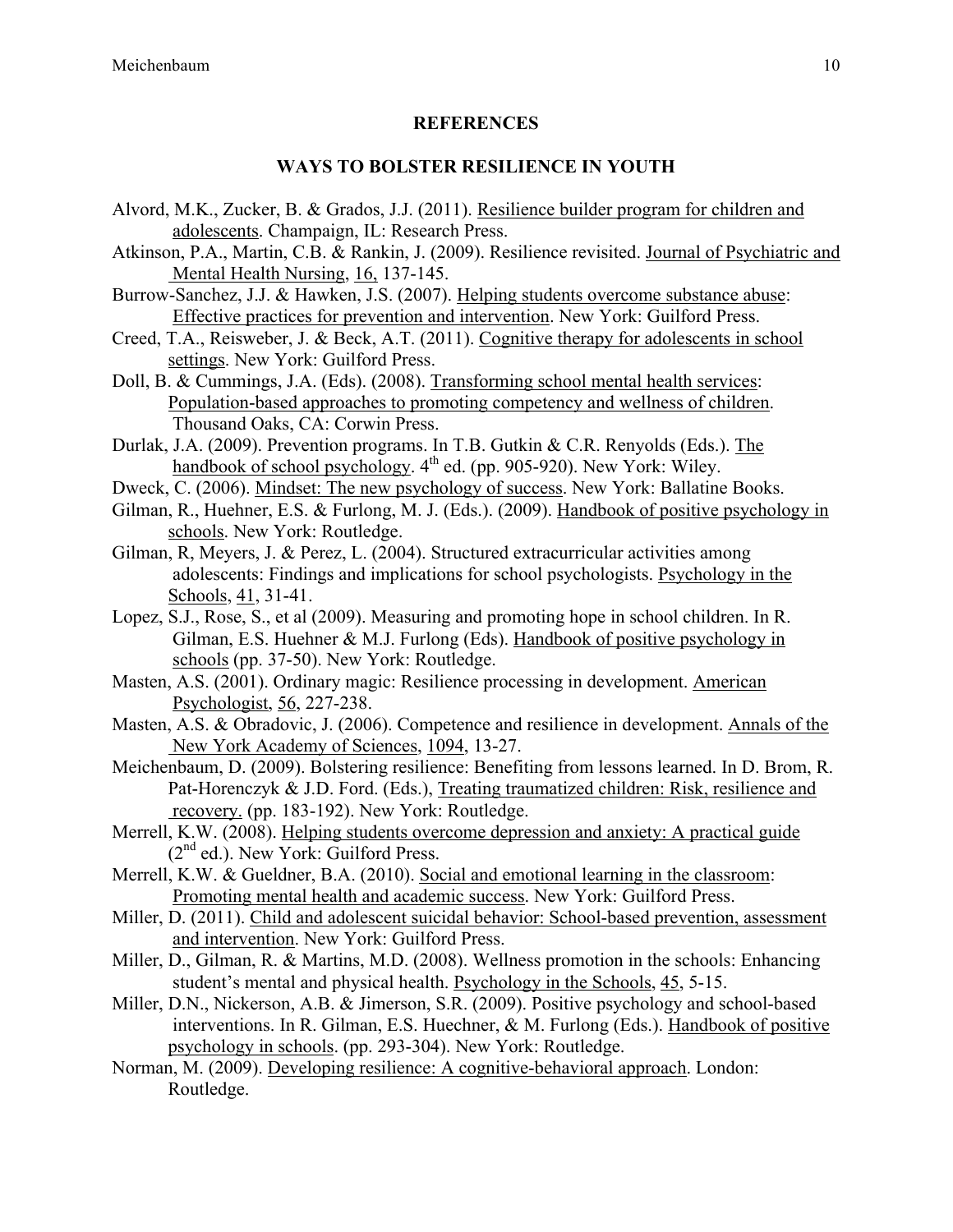- Sinclair, M.F., Christenson, S.L., Hurley, C., & Evelo, D. (1998). Dropout prevention for highrisk youth with difficulties: Efficacy of a sustained school engagement procedure. Exceptional Children, 65, 7-21.
- Substance Abuse and Mental Health Services Administration, Center for Mental Health Services. (2007). Promotion and prevention in mental health: Strengthening parenting and enhancing child resilience. (DHHS Publication No. CMHS-SVP-0175). Rockville, MD: Author
- Sugai, G., & Horner, R.H. (2009). Defining and describing schoolwide positive behavior support. In W. Sailor, G. Dunlap, G. Sugai & R. Horner. (Eds). Handbook of positive behavior support (pp. 307-326). New York: Springer.

#### **WEBSITES**

*www.devereauxearlychildhood.org*

*www.apa.org/helpcenter*

*http://Resilnet.uiuc.edu/library/grotb95b.html*

*www.asu.edu/resilience*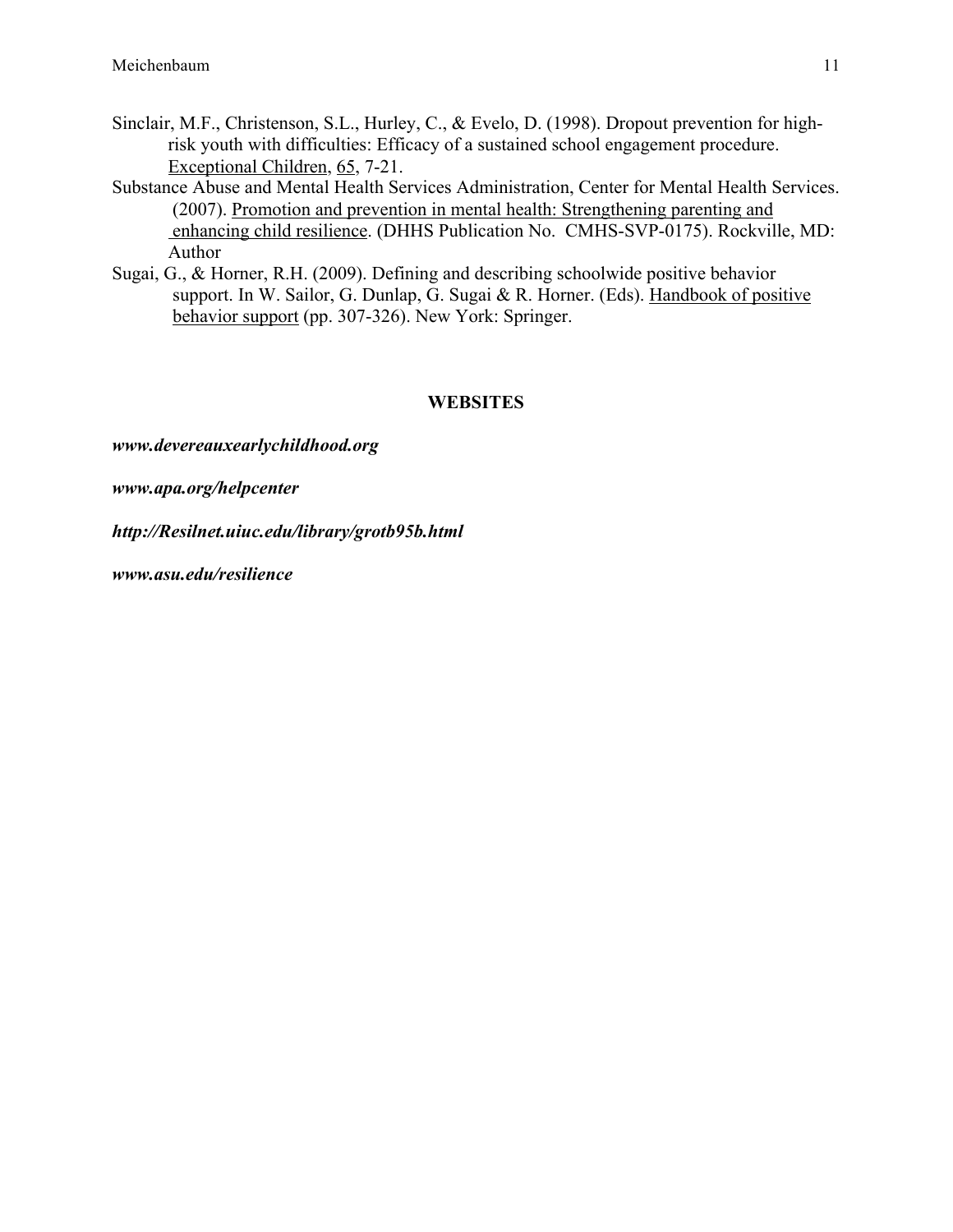#### **RESILIENCE IN ADULTS: LESSONS TO BE LEARNED FROM RETURNING SERVICE MEMBERS and CIVILIAN POPULATIONS: ROADMAP TO RESILIENCE**

**Donald Meichenbaum, Ph.D. Research Director Melissa Institute Miami, Florida**

> *www.melissainstitute.org www.teachsafeschools.org www.warfighterdiaries.org*

**Contact Information E-mail: dhmeich@aol.com**

**Please contact Dr. Donald Meichenbaum for information about the forthcoming book Roadmap to Resilience: A Toolkit.**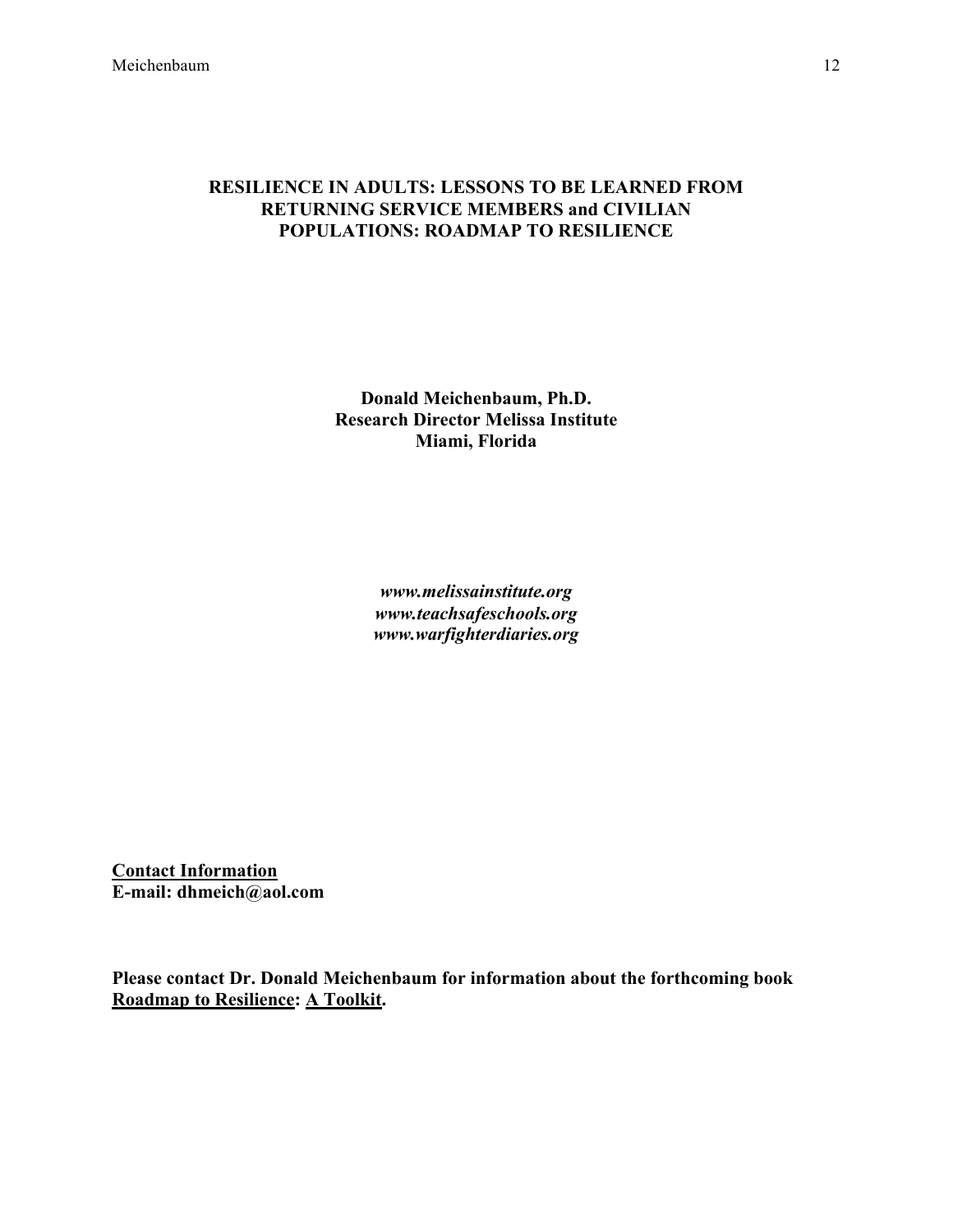## **TABLE OF CONTENTS**

**Evidence of Resilience in Returning Service Members and their Family Members** 

**Evidence of Resilience in Civilian Populations**

**Summary of Psychological Characteristics of Resilient Individuals**

**In Contrast, "How To" Develop Persistent PTSD and Related Adjustment Problems**

**Implications For Interventions Designed To Enhance Resilience**

**Appendix A: Roadmap to Resilience: A Tool Kit (Physical, Interpersonal, Emotionsl, Thinking, Behavioral, Spiritual)**

*See D. Meichenbaum "Understanding Resilience in Children and Adults: Implications for Prevention and Interventions. Also see Addendums I and II for discussion of: -Trauma, Spirituality and Recovery - Ways to Bolster Resilience in Helpers*

**Visit** *www.melissainstitute.org* **and Click on Subject Index RESILIENCE**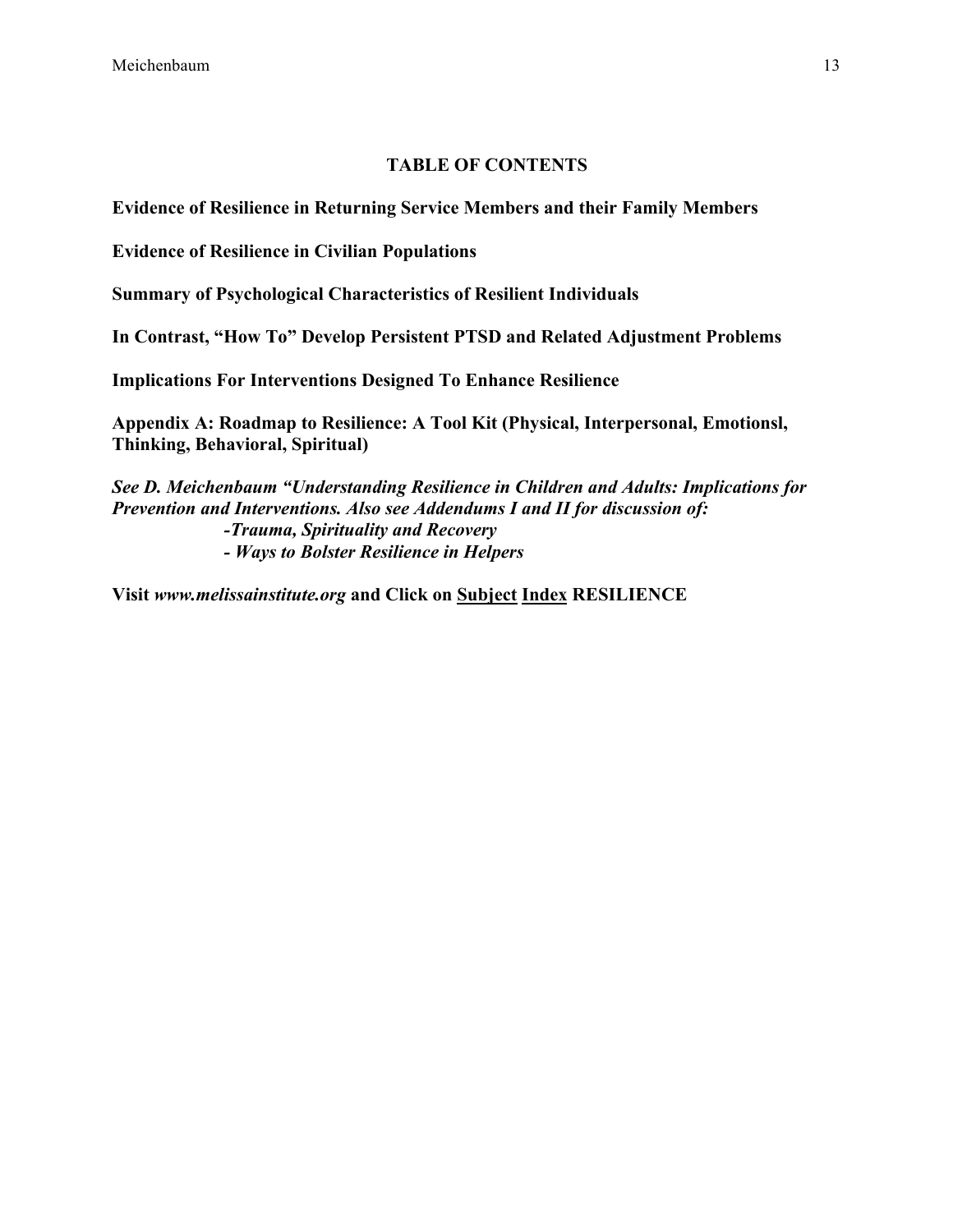# **EVIDENCE OF RESILIENCE IN RETURNING SERVICE MEMBERS AND THEIR FAMILY MEMBERS**

- Most returning veterans (approximately 80%), are **RESILIENT***.* The typical service member today is healthier, fitter, better educated and more resilient than the typical civilian. Indeed, only 25% of the young adults in the U.S. would make the grade were they inclined to volunteer for the military.
- From the time of World War I to the present, veterans as a group have resumed "normal" lives and are well adjusted. They are more likely to get a higher education, achieve more job success as civilians, get arrested less often than their peers who never served.
- Veterans of war and peacekeeping efforts who had been deployed reported more positive than negative effects. They indicated that deployment had an overall positive meaning on their lives, contributed to better psychological adjustment and to higher levels of life satisfaction and higher occupational attainment.
- The majority of veterans (70%) judge the impact of their service on their present lives as "very meaningful" and that their service to their country was still highly important in their lives. Veterans have positive feelings of making a significant contribution. They feel part of a greater cause for their country having helped to protect their family and community.
- Veterans report that their combat experience taught them how to cope with adversity, to be self-disciplined and instilled feelings of greater independence, honor and accomplishment. For example, among aviators shot down, imprisoned and tortured for years by the North Vietnamese, 61% said that they had benefited psychologically from their ordeal. They reported that imprisonment had produced favourable changes, increasing their selfconfidence and teaching them to value the truly important things in life. The more severe their imprisonment experience, the more likely the POWs were to report "posttraumatic growth."
- Military training facilitated the veterans' ability to establish and maintain healthy relationships both in and outside of the military. For example, the divorce rate among returning service members is lower than the divorce rate in the general population.
- Many returning soldiers report enhanced meaning and comradeship ("Band of Brothers/Sisters") as a result of their service. They take pride in their service.
- They have learned many things while serving that they can apply positively in their civilian life.
- Currently, 71% of officers and 50% of enlisted personnel are married. 42% of all service members have children. About 10% of the Armed Forces are dual-career marriages, being married to another member of the military. A common saying in the military is that "when one person joins, the whole family serves".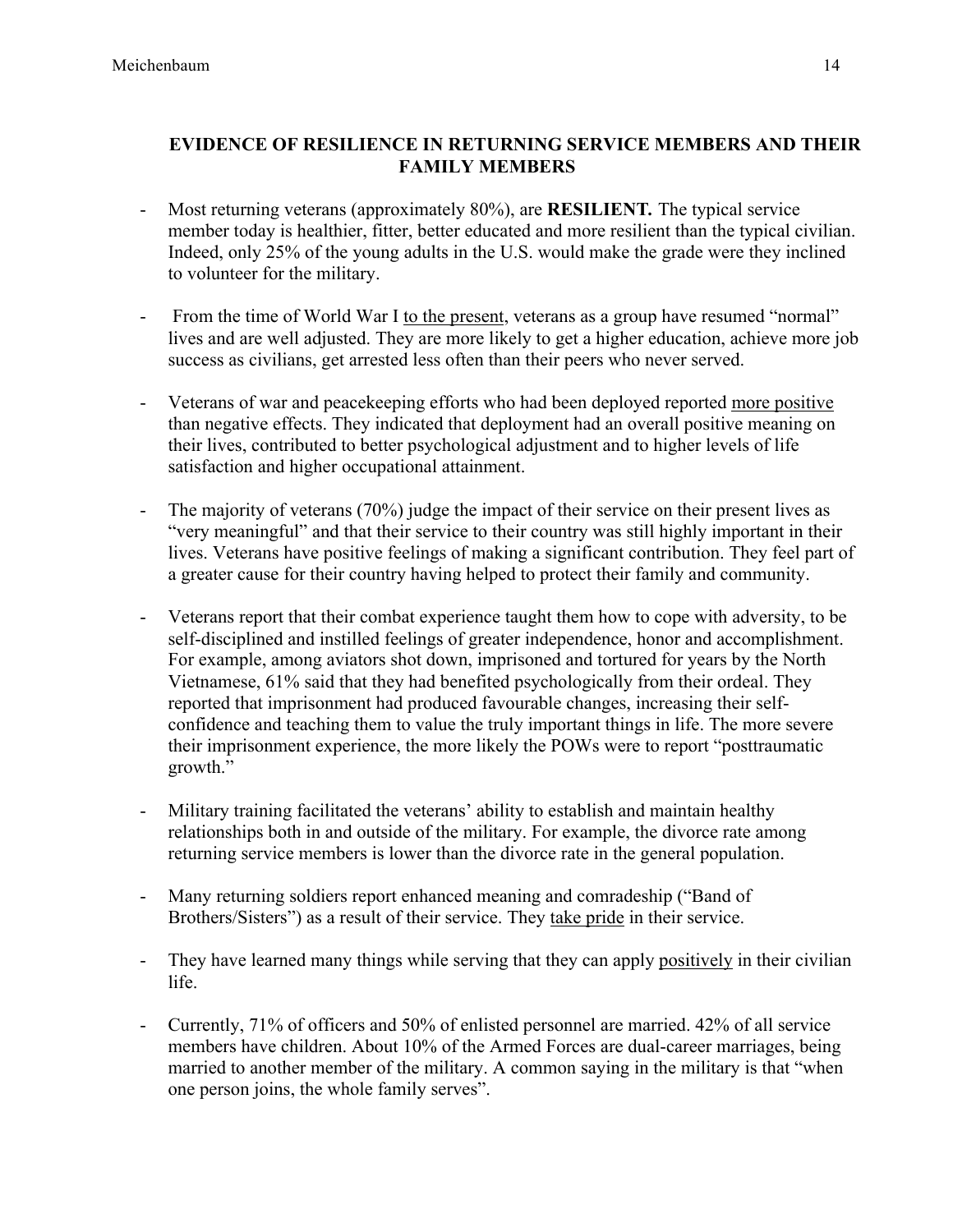- Like returning service members, military families are generally **RESILIENT** and a healthy and robust group. Most military spouses and military children rise to the occasion and do well. This level of RESILIENCE is impressive given the recurrent separations, difficult reunions, threat of injuries or death, and for active duty military personnel multiple moves every two to three years, long and often unpredictable duty hours.
- Among the more than 700,000 members of Reserve and National Guard who have been activated since 9/11, they constitute 35% of all military children. Their families face specific challenges of living off base among civilians and as a result are less integrated into a military community with less access to military support systems and programs. Many have had to leave or put on hold their civilian careers because of their sudden military status. These challenges may put Reserve families (spouses and children) at greater risk, as they receive less support from peers and teachers than families of active duty members. Specific interventions across the full deployment cycle can help bolster resilience in Reserve families. Like returning service members, military families are generally RESILIENT and a healthy and robust group. Military families who function most effectively are active, optimistic, self-reliant and flexible. They can keep things in perspective and embrace change and adaptation as necessary. They find meaning in military life and identify with the work of their uninformed family member. They maintain good relationships with family, friends and neighbors who welcome and support them.

# "*If the family as a whole adjusts well to deployment, so do their children. Family and children well-being are closely connected". (N. Park, 2011)*

- Most spouses of returning service members believed that deployment has strengthened their marriages. Only 10% felt that deployment weakened their marriages.
- Deployment contributed to the development of new family skills and competencies, a sense of independence and self-reliance. The majority of military spouses reported that deployment of their mate provided them with opportunities for personal growth such as becoming more self-confident in handling problems and stressors.
- Military families were found to be comparable with civilian families in terms of physical and mental health despite having to deal with the unique demands of military life such as moving often, foreign residence and deployment.
- For Active Duty military personnel, family-specific resiliency factors include access to comprehensive health care, education, consistent employment for active duty soldiers, legal assistance and social support services such as Yellow Ribbon, Military One Source, Family resilience campaign and activities, Spouse Battlemind Training, writing projects, child supports.
- Since the start of the conflicts in Iraq and Afghanistan, over two million children have been directly affected by the deployment of a parent.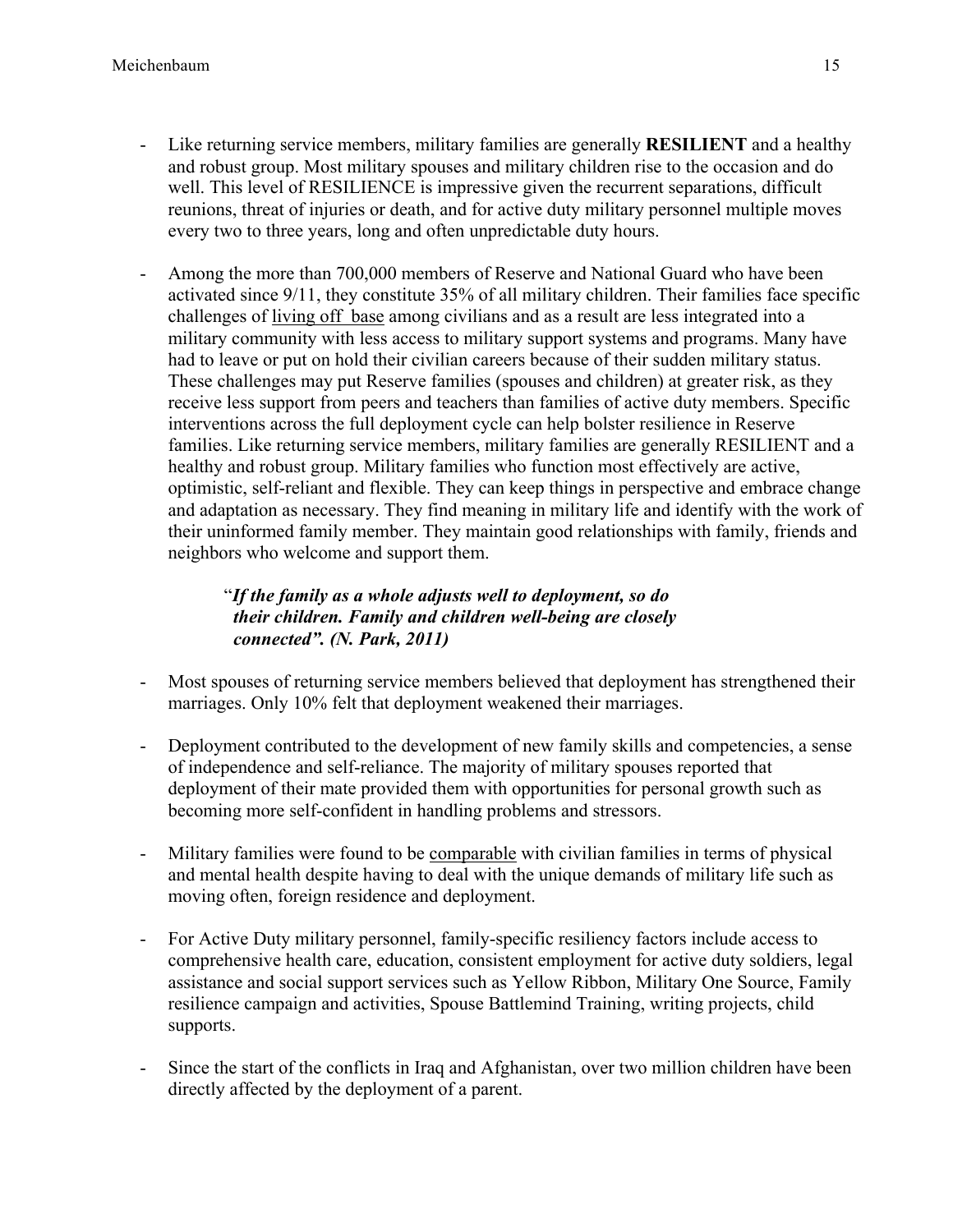- Children in military families are also typically resilient, even after experiencing significant traumas and losses. Military children typically function as well as or even better than civilian children on most indices of health, well being and academic achievement. They have similar or lower rates of childhood mental disorders, lower rates of juvenile delinquency, lower likelihood of alcohol or drinking abuse, better grades and higher IQs than their civilian counterparts. Military children are in general healthy, have good peer relationships, are engaged in school and community activities and are satisfied with life, having high optimism and a positive self-image. They evidence more respect for authority. They are more tolerant, resourceful, adaptable, responsible and welcoming of challenges. They are more likely of befriending and knowing someone who is "different". They show lower levels of impatience, aggression and disobedience and higher levels of competitiveness.

## *"Most military children are happy to embrace the term 'military brat' which comes to stand for being brave, adaptable, responsible, independent, proud, trustworthy, and RESILIENT" (N. Park, 2011).*

These findings take on a greater significance when we learn that nearly 900,000 U.S. children have had at least one of their parents deployed since 2001. Currently, 234,000 children have one or both parents at war.

- **Following combat exposure, somewhere between 10% and 30% of returning soldiers may evidence PTSD, (or symptoms of PTSD), depression, anxiety and related readjustment problems. But, the majority (over 70%) do not.**
- There are effective, short-term treatments to help those who have readjustment problems.
- "*Overall, military experience is a positive experience for most who serve. Time spent in the military allows many individuals to develop deep bonds with others who serve beside them, fosters feelings of pride and fulfillment in serving one's country, and it may also provide a broader perspective on life." (Selby et al. 2010, p. 304)*
- Finally, if you want to understand what Resilient Service Members do, consider the research findings of Drs. Dennis Charney and Steven Southwick. They studied 250 American Prisoners of War during the Vietnam War who were held captive for up to eight years and subjected to torture and solitary confinement. Remarkably years after their release, they had lower-than-expected incidence of depression and PTSD. To determine how these men handled such a dire experience, yet in many cases came out stronger than before, they studied them intensely and came up with the following prescription for a **RESILIENT LIFE**. As you consider this list of attributes, research has indicated that the same markers were found in women who had suffered severe trauma, especially sexual and physical abuse and combat exposure.
	- **Establish and nurture a supportive social network** - Emotional strength comes from close meaningful supportive relationships.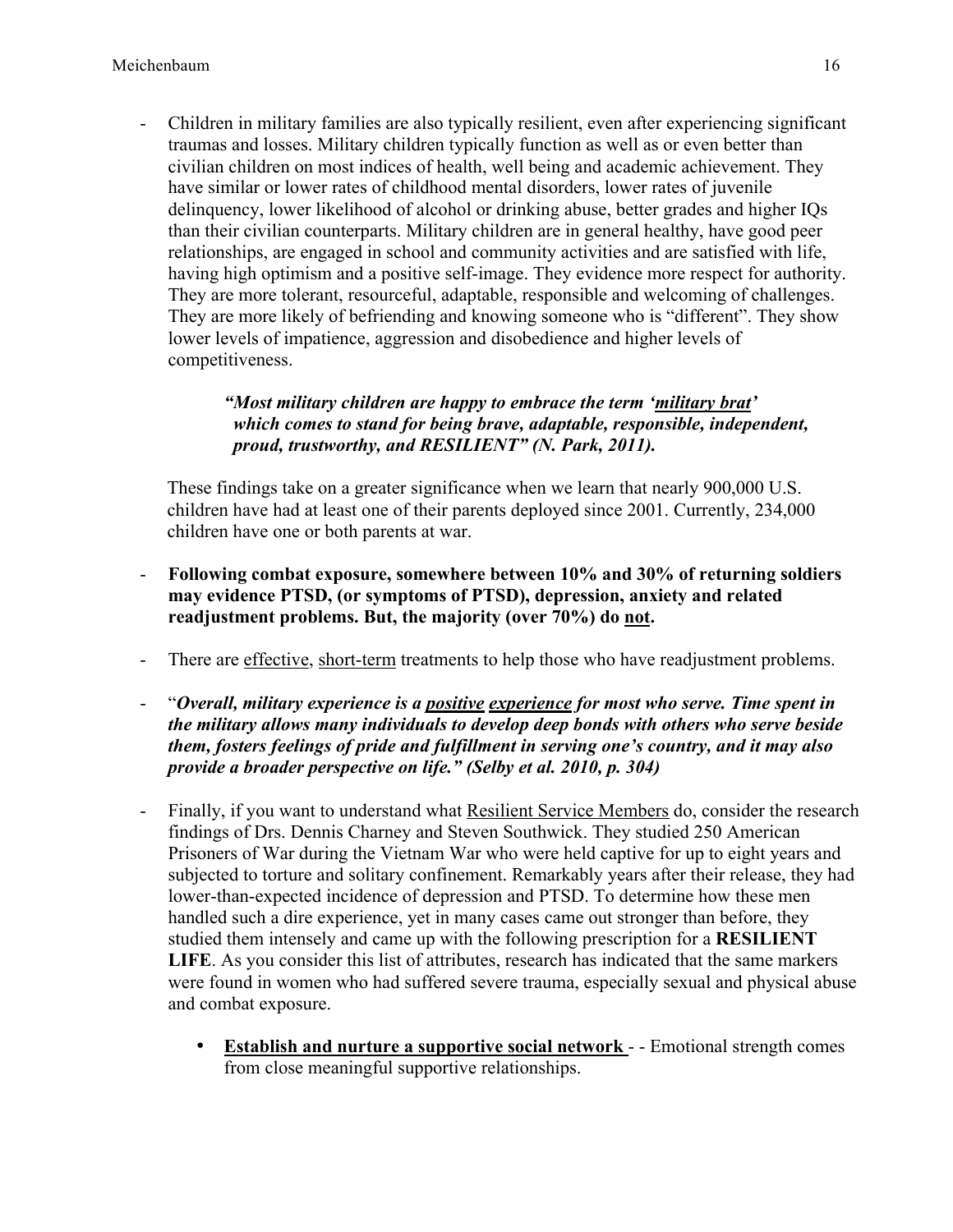- **Be optimistic** - Optimism is strongly related to resilience.
- **Develop cognitive flexibility** - ability to reframe stressful events. Resilient POWs regard their years in captivity as horrendous, but they learned valuable things about themselves that they would not have learned in any other way.
- **Develop a personal "moral compass" or shatterproof set of beliefs**. Use one's faith or sense of spirituality as a guiding force. Many POWs never lost their faith and prayed every day of their captivity.
- **Be altruistic** helping others and being part of a group who survived together aided their coping abilities with extreme stressors. The belief in a survivor's mission can be a lifesaver to traumatized people.
- **Find a resilient model in a mentor or heroic figure**. Role models can be inspiring and provide valuable coping tips.
- **Learn to be adaptive in facing your fears**. Recognize that fear and other intense emotions like sadness, grief, anger are "normal" and can act as a guide. It is not that one has such intense feelings, but it is what one does with these emotions that is critical to adjustment.
- **Develop active coping skills**. Resilient individuals have a broad repertoire of coping skills that they can call upon to meet the demands of the situation. Sometimes they use direct action problem-solving coping skills and sometimes they use emotionally palliative acceptance coping strategies. Resilient Service Members also express confidence in their abilities to adapt to stressful situations.
- **Have a sense of humor and laugh frequently**. Positive emotions fuel resilience.
- **Keep fit**. Exercise is good for physical and psychological well-being and also enhances brain health and plasticity.

This **ROADMAP TO RESILIENCE** Handbook takes a page out of the playbook of Resilient Service Members and spells out in detail what they do to bolster their Resilience and deal with post-deployment stress effects. Resilience can be developed through focused training and by stress-inoculation training procedures. You can learn to recognize your own strengths and engage them to deal with challenging situations. We all have things we can do very well. The idea is to build on them when you are faced with stressful situations. You can learn to leverage your **RESILIENCE** into life changes.

# **QUOTABLE QUOTES**

*"The number one thing you should know about OIF/OEF Veterans is that they are not the same people they were before they were deployed. But do not assume that is a bad thing. The Service Member may come home more confident, with better problem-solving skills. He or she may return with a deeper sense of gratitude for the comforts he used to take for granted or she may have*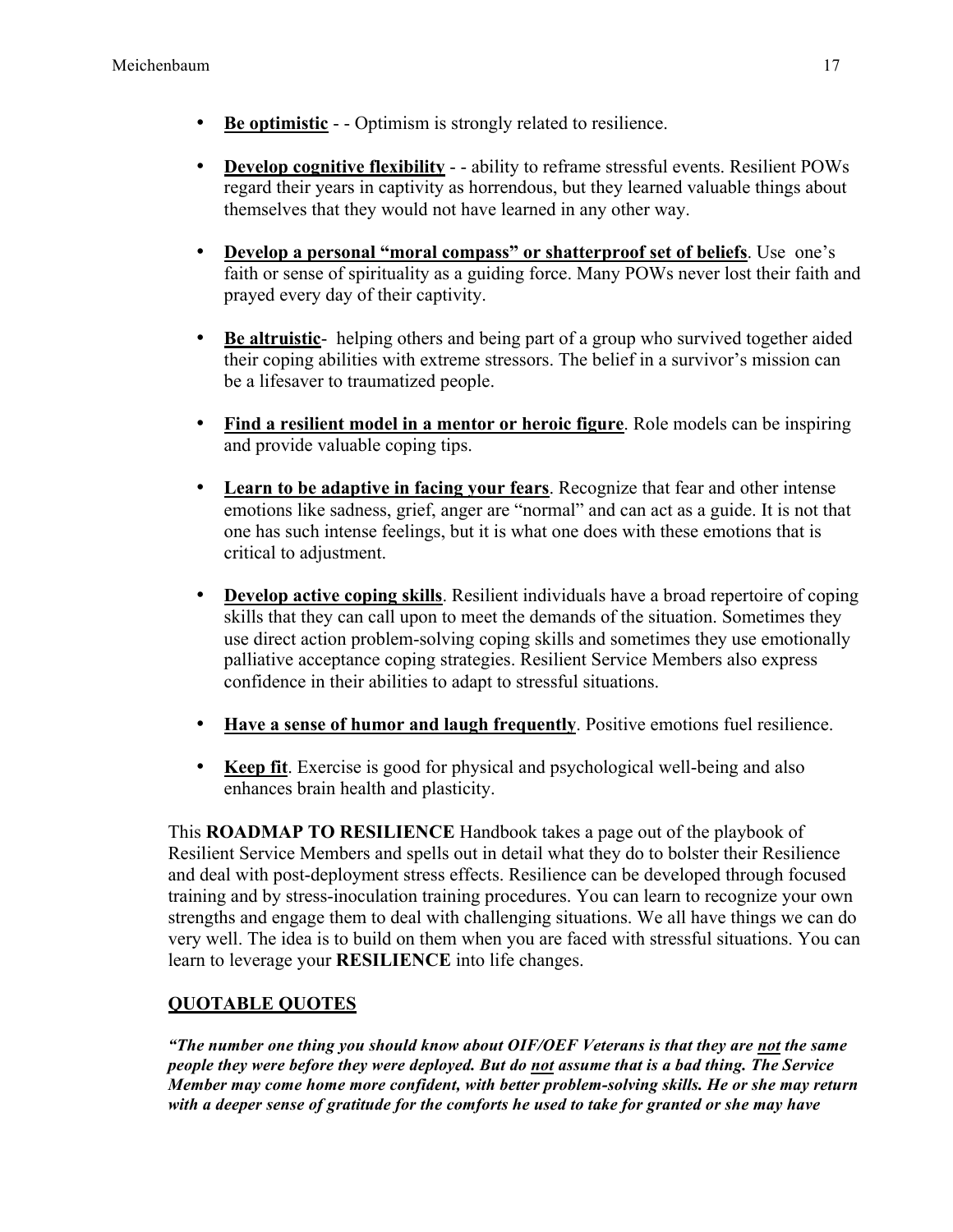*found a greater sense of purpose or direction than she ever had before. Yes, there are maybe many unseen wounds of the soul and spirit, but there are tremendous resources to help heal these wounds, both for the Service Member and the Service Member's Family, and an ever growing number of people who truly care and want to help."*

*Alison Lightfield, Former Captain, US Army Nurse Corps www.hand2handcontact.org*

*"Veterans returning from Iraq and Afghanistan often show amazing courage and survival skills, not only in war, but also at home."*

> *Armstrong, Best and Domenici (Courage after fire, 2006)*

## **EVIDENCE OF RESILIENCE IN CIVILIAN POPULATIONS**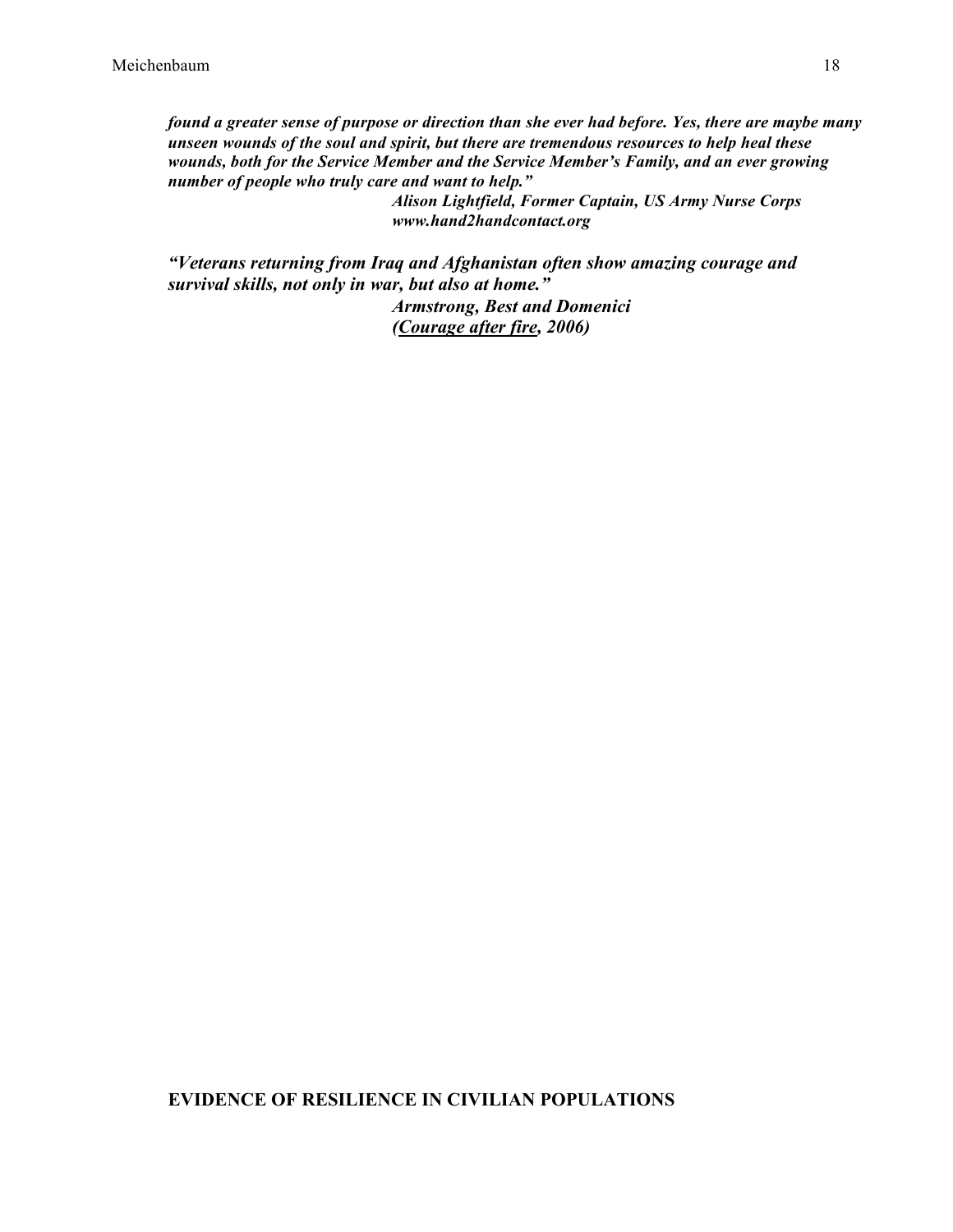- Following a major natural disaster or as a result of intentional human-designed violent acts such as a terrorist attack, most individuals will be upset immediately following the trauma and may experience a variety of symptoms; but they will recover within a matter of days to weeks.
- 50% to 60% of the adult population in North America are exposed to traumatic events, but only 5% to 10% go on to develop psychiatric problems such as Post Traumatic Stress Disorders (PTSD) and related problems.
- There are approximately 110 million women in the United States. Epidemiological data indicates that some 68 million of whom will be victimized over the course of their lives. One in four females will experience some form of sexual and physical abuse and/or emotional neglect. 12% will be raped. Domestic violence occurs every 15 seconds. Some 38% of women will be repeatedly victimized. Yet, of those 68 million women, only 10% (about 7 million) will develop clinical problems that require professional assistance. While impacted by such victimization experiences, most women show remarkable resilience.
- Following the terrorist attack in New York City on 9/11, a survey 5 to 8 weeks post-incident found that only 7.5% of adults living in the vicinity of the attack developed Post Traumatic Stress Disorder (PTSD). A follow-up study in February, 2002 found that only 1.7% met the criteria of PTSD. These findings indicate that PTSD can resolve, allowing individuals to live healthy, normal lives.
- In London, England, following the subway bombing in July 7, 2005, less than 1% sought professional help. 71% had been able to turn to friends or relatives for help.
- Up to 75% of people who are confronted with irrevocable loss do not show intense distress.
- Holocaust survivors, bereaved individuals, cancer and HIV/AIDS survivors, torture victims, victims of sexual abuse, rape, survivors of terrorist attacks, wars and natural disasters evidence remarkable resilience.
- Such resilience is not confined to adults. It is estimated that 25% of American youth experience serious traumatic events by their  $16<sup>th</sup>$  birthday. These traumatic events include living in high risk crime-saturated poverty areas, witnessing violence at home, or experiencing neglect and abuse. Such risk factors often co-occur and pile-up over time and it is the cumulative number of risk factors that determine the mental and physical consequences. In spite of the widespread exposure to traumatic events, research indicates that ½ to 2/3 of such children evidence resilience and do not develop clinical problems, nor get into trouble with the law.
- Following the natural disaster of the 2004 Asian tsunami that was responsible for 280,000 deaths and more than one million displacements, researchers found that the prevalence rate for PTSD was only 6.4% among those from devastated Indian coastal villages. Coping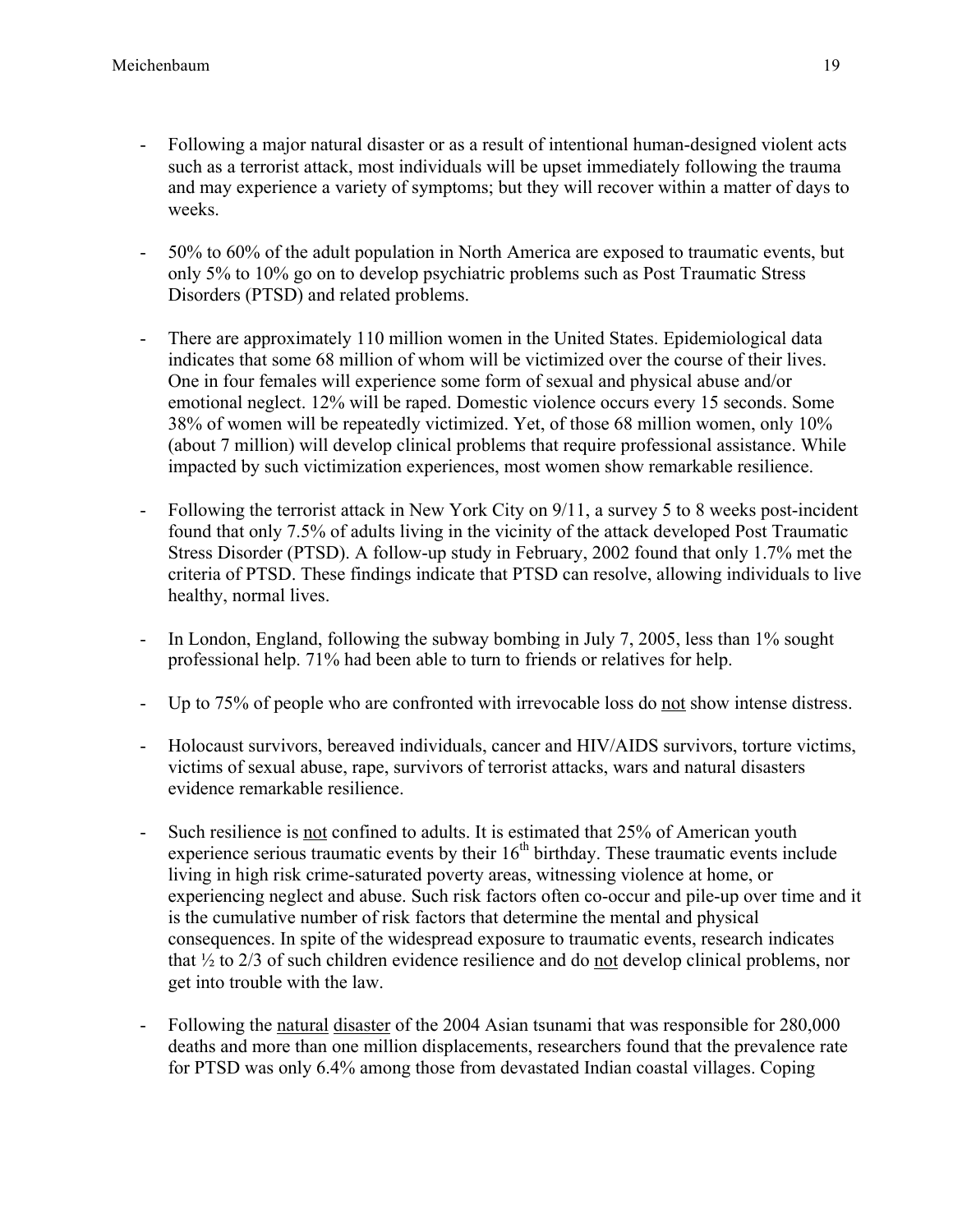mechanisms existed at both the individual and community levels that enhanced resilience in the face of adversity and enabled normal functioning in the majority of those affected.

- In Thailand after the 2004 tsunami, the rate of PTSD in displaced people was only 12% two months post-incident. At 9 months post-incident, this rate dropped to 7%. In addition, the rates of depression and anxiety also decreased significantly.
- On May 12, 2008 in Sichuan Province in Western China, a 7.9 earthquake killed approximately 70,000 people. Despite horrific devastation, the New York Times columnist David Brooks observed that the local villagers were generally upbeat and optimistic, displaying few signs of mental disorders. He noted that

#### *"These people have stripped down, pragmatic mentality. Move on or go crazy. Don't dwell, look to the positive. Fix what needs fixing. Work together."*

The survivors quickly set about burying the dead, clearing rubble and reconstructing schools and other communal buildings. Such community-building efforts helped survivors cope and thrive.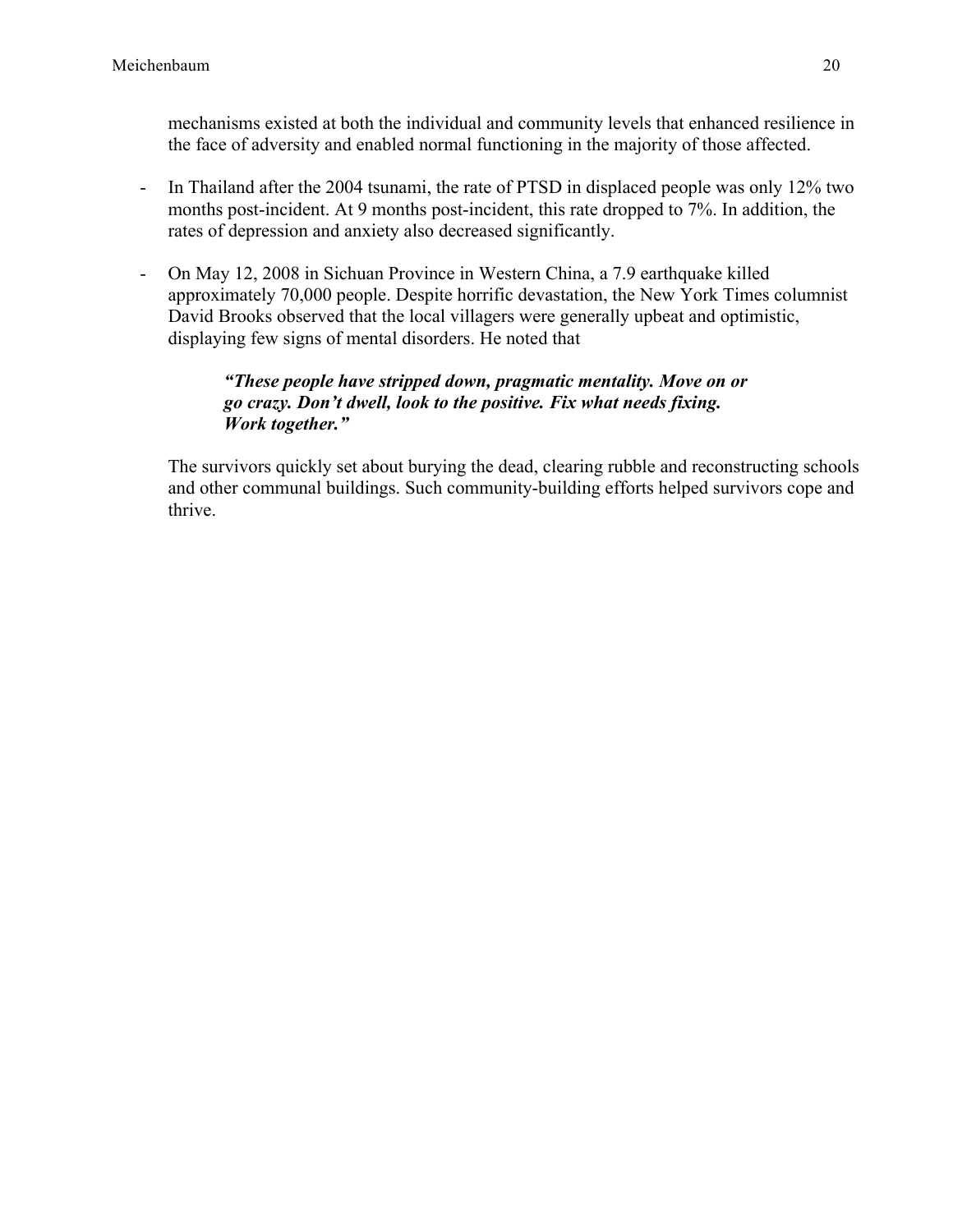## **SUMMARY**

# **Psychological Characteristics of Resilient Individuals**

## **Experience Positive Emotions and Regulate Strong Negative Emotions**

Be realistically optimistic, hopeful, ability to laugh at oneself, humor, courage, face one's fears and manage emotions. Positive expectations about the future. Positive self-image. Build on existing strengths, talents and social supports.

# **Adapt a Task-Oriented Coping Style**

Ability to match one's coping skills, namely direct action present-focused and emotionally-palliative acceptance with the demands of the situation. Actively seek help and garner social supports. Have a resilient role model, even a heroic figure who can act as a mentor. Have self-efficacy and a belief that one can control one's environment effectively. Self confidence. Seek out new and challenging experiences out of one's "comfort zone" and evidence "GRIT" or the perseverance and passion to pursue long-term goals.

# **Be Cognitively Flexible**

Ability to reframe, redefine, restory, find benefits, engage in social problem-solving and alternative thinking to adaptively meet changing demands and handle transitional stressors.

## **Undertake a Meaning-Making Mission**

Create meaning and a purpose in life; survivor's mission. Use one's faith, spirituality and values as a "moral compass". Be altruistic and make a "gift" of one's experience. Share one's story. General sense of trust in others.

# **Keep Fit and Safe**

Exercise, follow a routine, reduce risks, avoid unsafe high-risk behaviors (substance abuse, chasing "adrenaline rush" activities).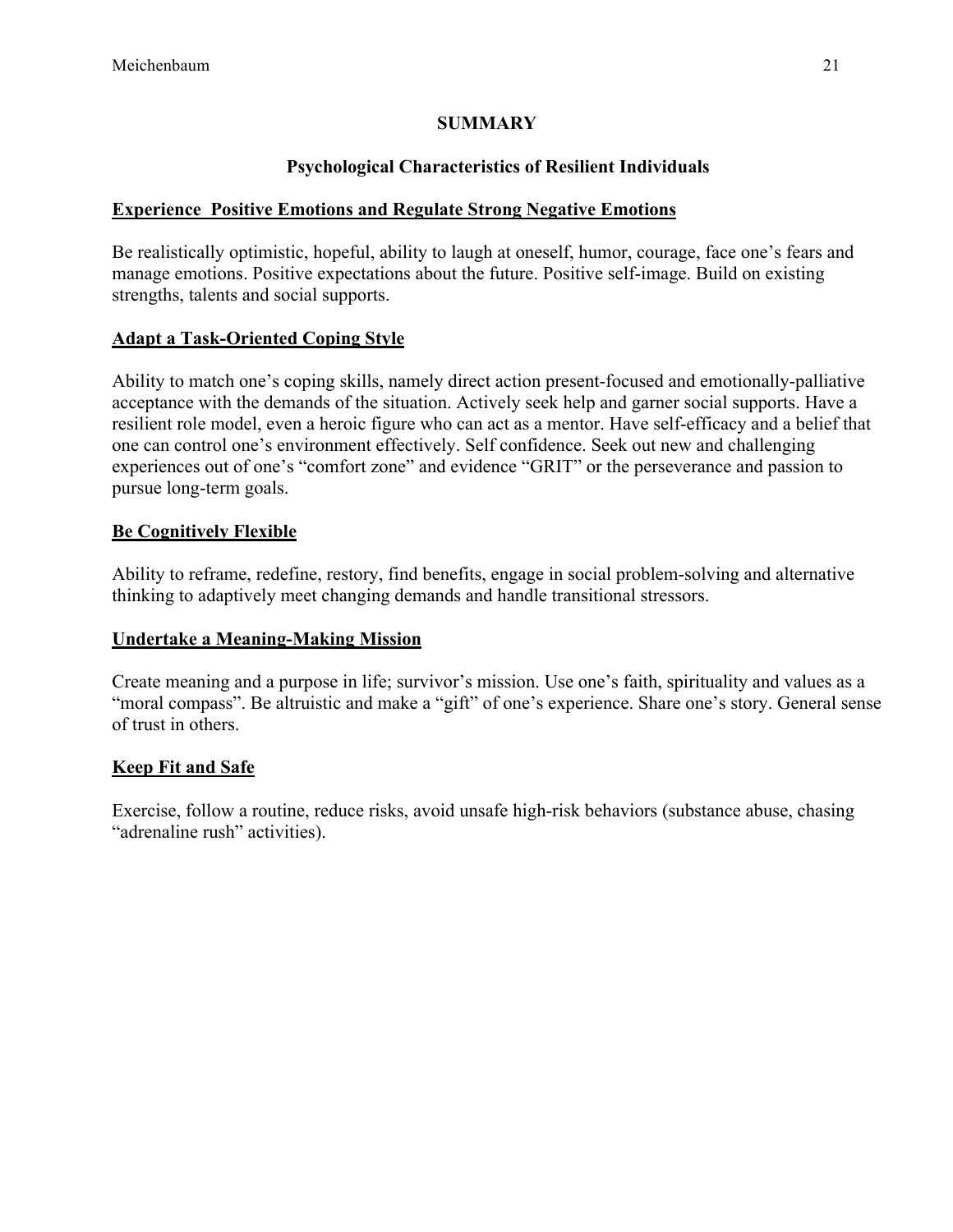# **"HOW TO" DEVELOP PERSISTENT PTSD and RELATED ADJUSTMENT PROBLEMS**

## **At the Thinking Level**

Engage in self-focused, "mental defeating" type of thinking. Perception that one has lost autonomy as a human being, lost the will to exert control and maintain identity, lose the belief that one has a "free will". See self as a "victim", controlled by uninvited thoughts, feelings and circumstances, continually vulnerable, unlovable, undesirable, unworthy. Use dramatic metaphors that reinforce this style of thinking. "I am a prisoner of the past", "Entrapped", "Contaminated", "Damaged goods", "A doormat", "An outsider". Experience a form of Mental exhaustion, mental weariness.

Hold erroneous beliefs that changes are permanent, the world is unsafe, unpredictable and that people are untrustworthy. Hold a negative, foreshortened view of the future and the belief that life has lost its meaning.

Engage in self-berating, self-condemnation, self-derogatory "story-telling" to oneself and to others (i.e., self blame, guilt-engendering hindsight, biased thinking; anger-engendering thoughts of viewing provocations as being done "on purpose").

Engage in upward social comparisons, so one compares poorly in one's coping abilities. Be preoccupied with what others think of you. Engage in comparison of self versus others; before versus now; now versus what might have been.

Ruminate repeatedly, dwell on, focus upon, brood, pine over loses, "near miss" experiences. Replay over and over your concerns about the causes, consequences and symptoms related to negative affect and losses. Use repetitive thinking cycles ("loss spiral").

Engage in contra-factual thinking, repeatedly asking "Why me" and "Only if" questions for which there are no satisfactory answers.

Engage in avoidant thinking processes of deliberately suppressing thoughts, using distracting behaviors, using substances; avoidant coping behaviors and dissociation.

Have an overgeneralized memory and recall style which intensifies hopelessness and impairs problem-solving. Difficulty remembering specific positive experiences. Memories are fragmented, sensory driven and fail to integrate traumatic events into autobiographical memory or narrative.

Engage in "thinking traps". For example, tunnel vision as evidenced in the failure to believe anything positive could result from trauma experience; confirmatory bias as evident in the failure to retrieve anything positive about one's self-identity; or recall any positive coping memories of what one did to survive, or what one is still able to accomplish "in spite of" victimization; do mind-reading, overgeneralizing, personalizing, jumping to conclusions, catastrophizing; "sweating the small stuff", and emotional reasoning such as viewing failures and lapses as "end points".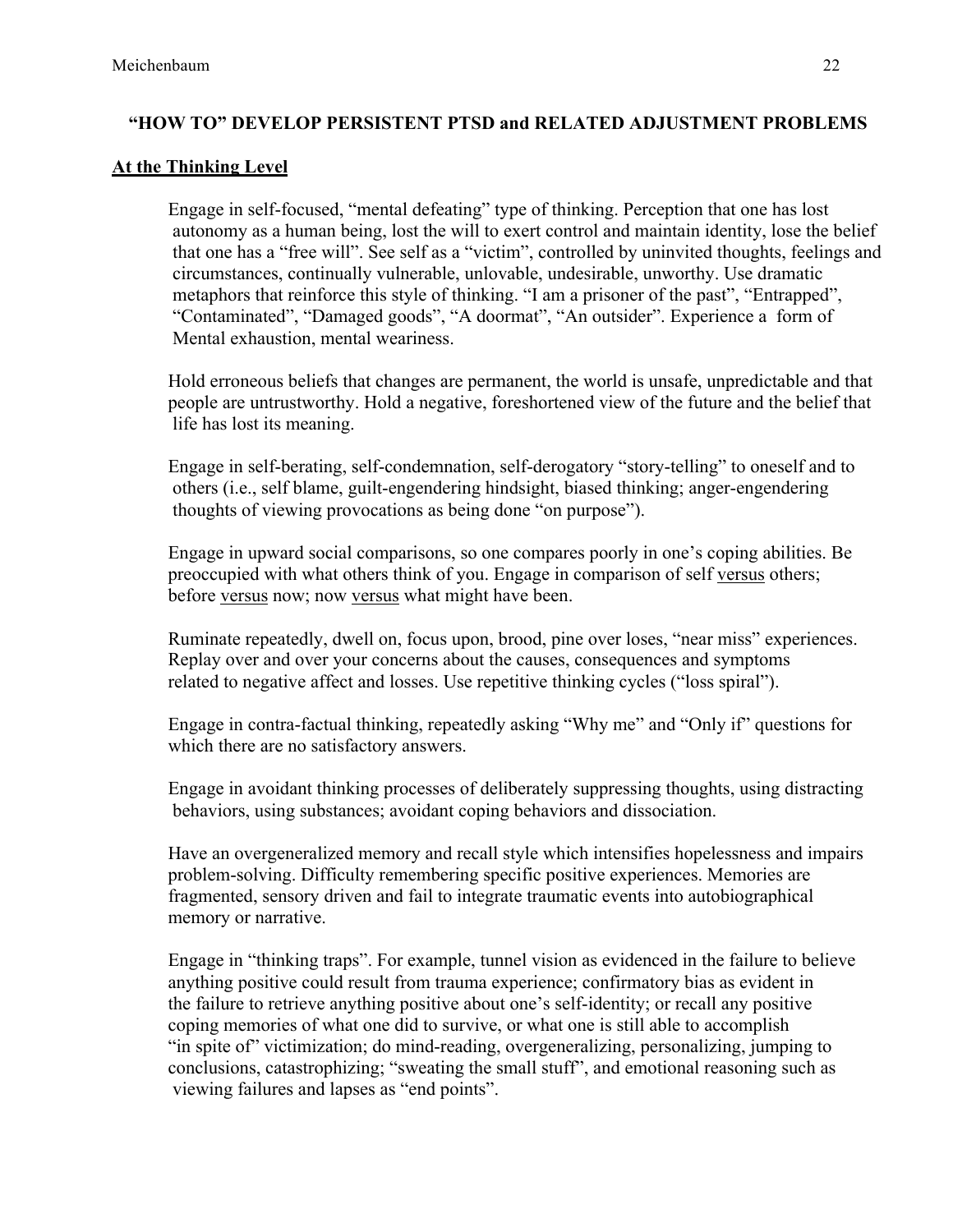Evidence "stuckiness'" in one's thinking processes and behavior. Respond to new situations in post-deployment settings "as if" one was still in combat (misperceive threats).

#### **At the Emotional Level**

Engage in emotional avoidance strategies ("Pine over losses", deny or shift your feelings, Clam up, bury your emotions and do not consider the possible consequences of doing so).

Magnify and intensify your fears and anger.

Experience guilt (hindsight bias), shame, complicated grief, demoralization.

Fail to engage in grief work that honors and memorializes loved ones or buddies who were lost.

Fail to share or disclose feelings, process traumatic memories. Focus on "hot spots" and "stuck points".

#### **At the Behavioral Level**

Engage in avoidant behaviors of trauma-related feelings, thoughts, reminders, activities and situations; dissociating behaviors.

Be continually hypervigilant, overestimating the likelihood and severity of danger. Act as if you are on "sentry duty" all the time; Act like a faulty smoke detector that goes off at the slightest signal.

Engage in safety behaviors that interfere with the disconfirmation of emotional beliefs and the processing ('restorying") of trauma-related memories and beliefs.

Engage in delay seeking behaviors. Avoid seeking help. Keep secrets and "clam up".

Engage in high risk-taking behaviors; chasing the "adrenaline rush" in an unsafe fashion; Put self at risk for revictimization.

Engage in health-compromising behaviors (smoking, substance abuse as a form of selfmedication, lack of exercise, sleep disturbance that goes untreated, poor diet, dependence on energy drinks, abandonment of healthy behavioral routines).

Engagement in self-handicapping behaviors ("excuse-making"), avoidance behaviors.

Use passive, disengaged coping behaviors, social withdrawal, resigned acceptance, wishful thinking and emotional distancing.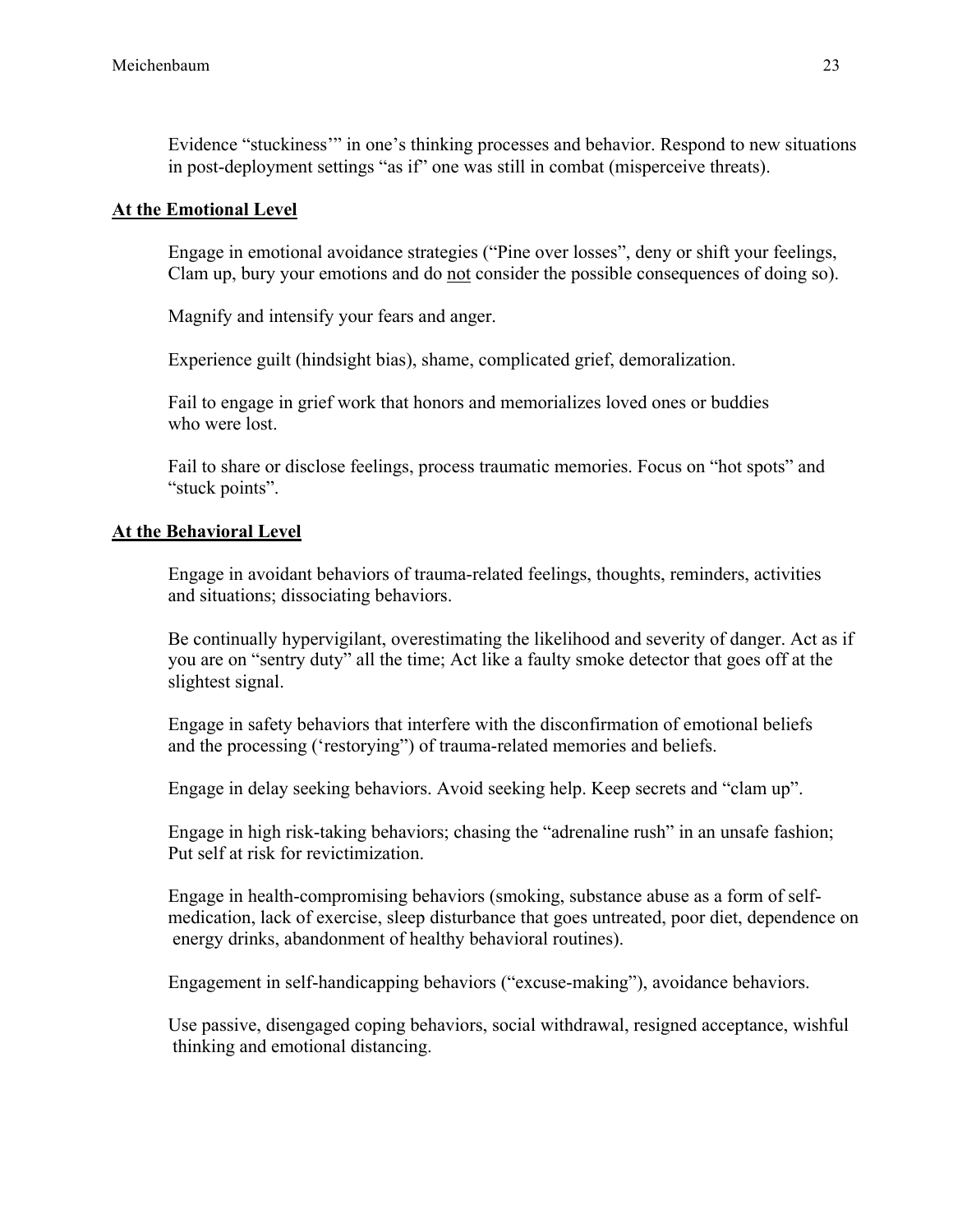## **At the Social Level**

Withdraw, isolate oneself, detach from others.

Perceive yourself as being unwanted, a "burden", thwarted belongingness, distrusting others. ("No one cares", "No one understands". "No one can be trusted").

Associate with peers and family members who reinforce and support maladaptive behaviors. Put yourself in high-risk situations.

Experience an unsupportive and indifferent social environment (i.e., critical, intrusive, unsympathetic- - offering "moving on" statements).

Fail to seek social support or help, such as peer-related groups, chaplain services, or professional assistance.

#### **At the Spiritual Level**

Fail to use your faith or religion as a means of coping.

Have a "spiritual struggle" and view God as having punished and abandoned you.

Use negative spiritual coping responses. Relinquish actions to a higher power, plead for miracles, or divine intervention; Become angry with God; Be demanding.

Experience "moral injuries" that compromise values. Lose your "moral compass" and "shatter" your deeply held belief in safety, trust, self-worth; experience a "soul wound".

Avoid contact with religious members who can be supportive.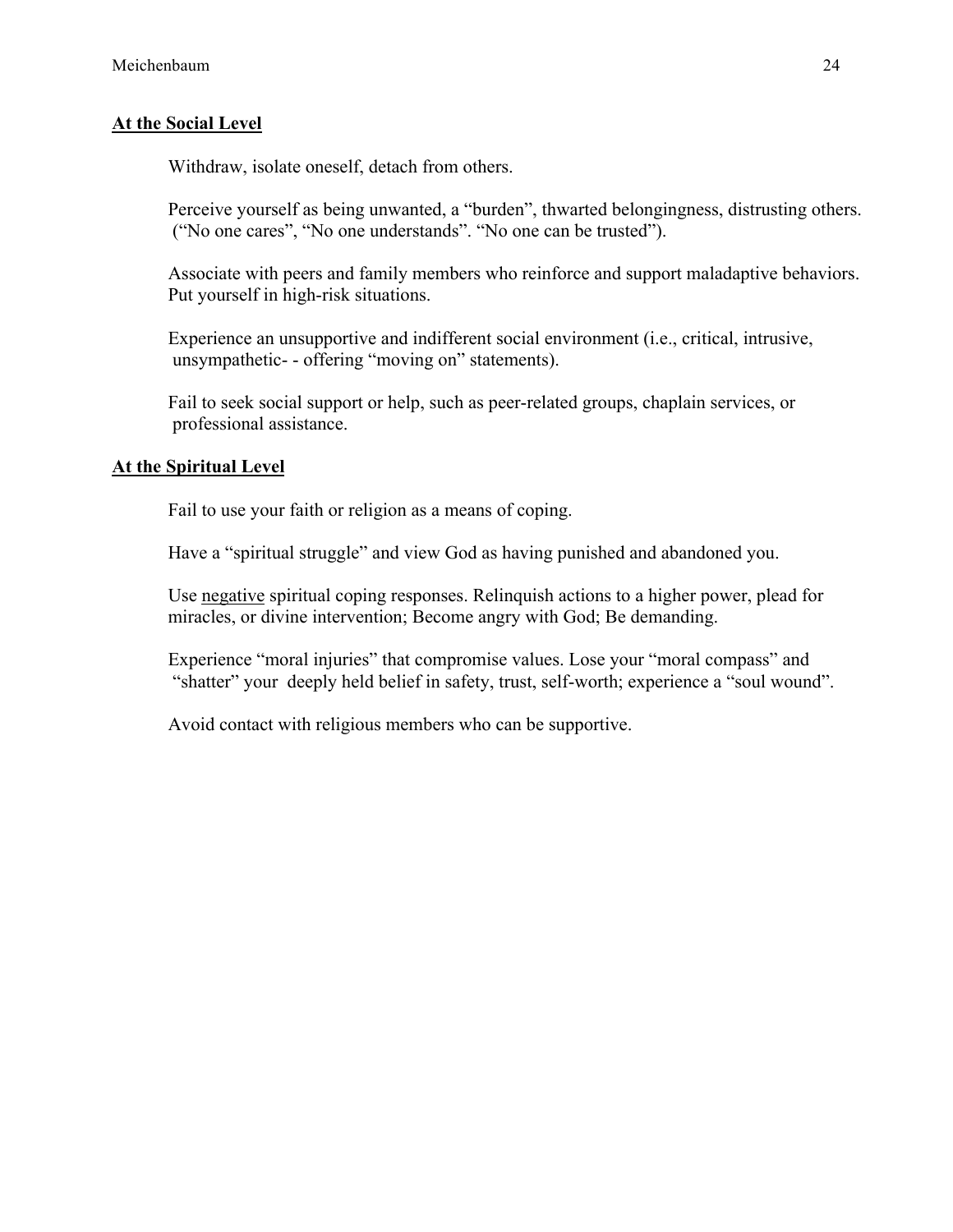#### **HOW TO CREATE A "HEALING STORY" ("Beware of the stories you tell, you will be lived by them.")**

 *Every year of our lives, we add well over half a million minutes to our banks of experience. How we organize, chronicle, interpret, imbue them with meaning, share these experiences and weave them together into "stories" will influence how RESILIENT we become.* 

 *We don't just tell stories, stories tell us. The tales we tell hold powerful sway over our memories, behaviors and even identities. Stories are fundamental to our being. Once you tell a story, it is hard to get out of that story's framework. Over time, the stories we tell tend to get more dramatic. The stories we tell others and to ourselves grip our imagination, impregnate our hearts and animate our spirit.*

1. Following exposure to traumatic events, up to 30% of individuals may evidence chronic distress, and even develop Post-traumatic Stress Disorder and related problems. For such distressed individuals, their memories are over-generalized (lacking in detail) that intensify their sense of hopelessness and impairs their problem-solving abilities. Their traumatic narrative is inadequately integrated into their autobiographical memories. Their stories have an inflated sense of responsibility with accompanying excessive guilt and shame. They misperceive their distressing reactions as signs that they are "going crazy" and that they are "worthless" and that they are a burden on others. Their stories convey the belief that the world is unsafe and unpredictable, unjust, and that people are unappreciative of their sacrifices, untrustworthy and unsympathetic. They may feel marginalized, isolated and rejected.

For those who are struggling, their stories are filled with "hot spots" and "stuck points" and their thoughts and accompanying feelings are viewed as unwanted, uninvited and involuntary, poorly controlled, nor accepted.

In their attempt to stop or suppress such thoughts and feelings, and in their efforts to avoid reminders, they may paradoxically experience even more intrusive distressing thoughts, images and intense feelings and urges. Their coping efforts actually **BACKFIRE** and act like a **BOOMERANG.** They may try to cope by self-medicating (using alcohol, drugs), by trying distraction of engaging in high-risk reckless behaviors (withdrawing, isolating themselves, being hypervigilant, on "sentry duty" all the time) that inadvertently, unwittingly and perhaps unknowingly, make their level of distress even worse.

2. **In contrast**, **RESILIENT** individuals and Service Members are psychologically agile and flexible in how they tell their stories. They include in their story-telling examples of what they did and how they coped and survived. They tell the "rest of their story." They weave into their story-telling the upside of what happened, as well. They view any traumatic events that they experienced as a "turning point", a "fork in the road", a "temporary detour" on their personal journey. Their stories are rich with healing metaphors, mottos, and examples of pain, but also survival.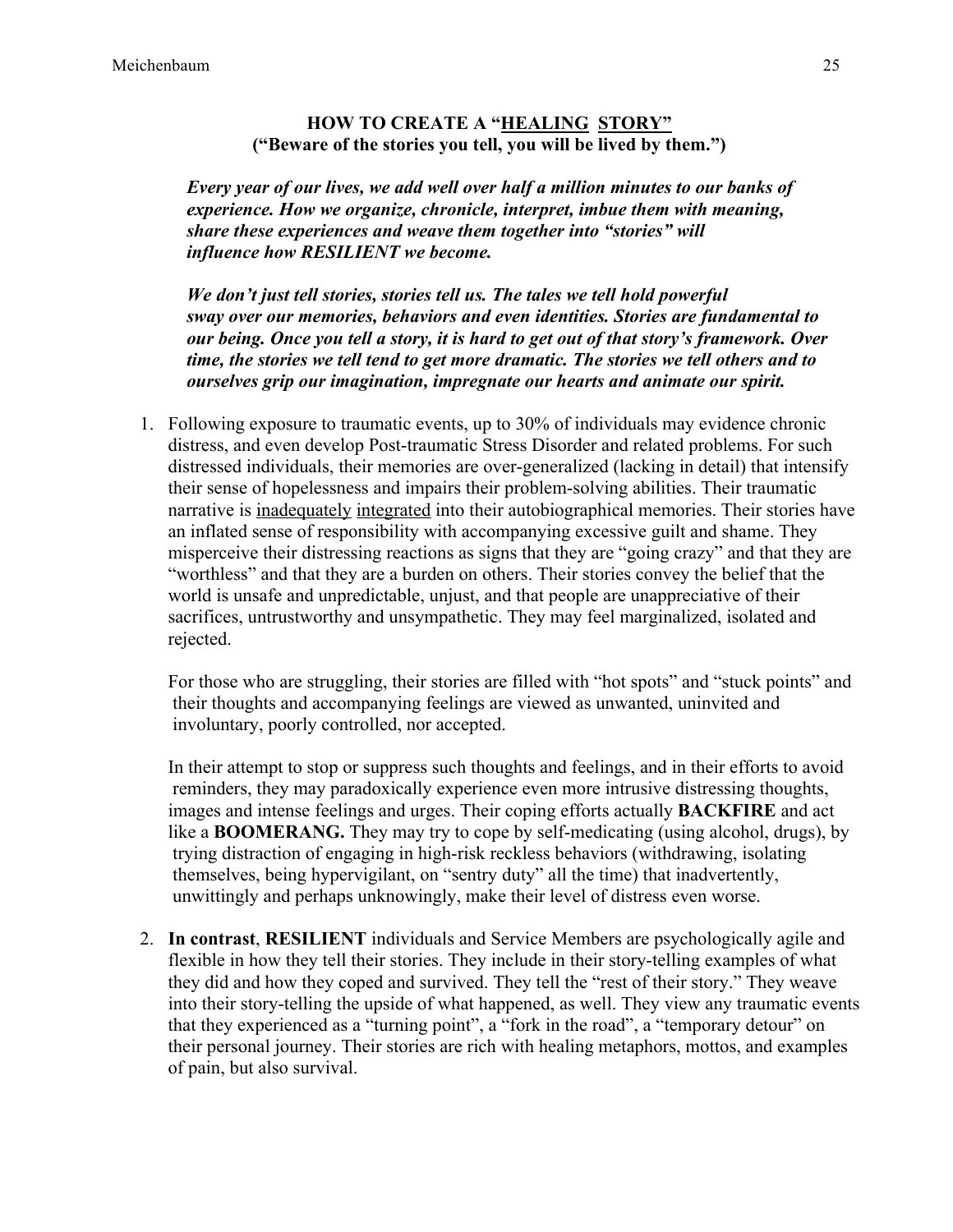- 3. Resilient individuals may take some time to experience grief or unhappiness, distress, anger and loss, sadness and anxiety which improves their abilities to better appreciate the world in all of its complexity and richness.
- 4. Resilient individuals tend to tell stories that have redemptive sequences in which bad events have good outcomes, as compared to contamination sequences when the reverse happens.
- 5. Resilient individuals slow down how they tell their stories and break their experiences into pieces. They examine the pieces in terms of all the complexities and then they connect the dots. They do not act like a "Monday morning quarterback," who has hindsight bias, blaming themselves for things they did not know at the time.
- 6. Resilient individuals are on the lookout for unexplored "open spaces" in their narrative that act as a guide to new goals and alternatives. Redemption stories bolster hope, strengthen self-confidence that their efforts will bear fruit. They strengthen the belief in the possibility of positive outcomes. Changes in story-telling provide access to new solutions.
- 7. Resilient individuals tend to tell **COHERENT STORIES** that create meaning out of their stressful life experiences and in which they see themselves as "personal agents" often with the assistance of others, of the positive changes that they have been able to bring about. These **COHERENT NARRATIVES** are clearly articulated, detailed, logical and well organized. Such **COHERENT** stories are salutary and help reduce distress. They increase the survivor's sense of control over his or her experiences, reduce feelings of chaos and increase the sense that the world is predictable, orderly and beneficent. Coherent storytelling can provide a degree of "closure" by helping make sense of what happened and how people responded. Narrative coherence conveys feelings of personal self-efficacy and points a direction to the future. It is not enough to help individuals create a trauma narrative, but it is also essential to help individuals integrate such thoughts and feelings into a consistent coherent meaningful experience and story. Trauma is only one part of an individual's life, rather than the defining aspect.
- 8. Resilient individuals have the ability and penchant to tell their fragmented stories in a chronological narrative with before, middle and post-trauma exposure or post-deployment parts. They are able to integrate what happened during deployment into their autobiographical memory and let the "past be the past." As one Resilient individual stated: "I have no interest in going back to the past and getting stuck again." Resilient individuals refuse to allow the "trauma stories and images" to become dominant in their narrative and take away their sense of identity. They can disentangle themselves from the influence and lingering impact of traumatic events. They engage in a narrative healing process.
- 9. Resilient individuals avoid "thinking traps" that can derail their story-telling (**See item 64**). Instead they incorporate in their story-telling "cherished recollections", "fond memories", a "heritage of remembrances", "change talk" (**See item 65**), "RE-verbs", (**See item 62**). Resilient individuals tell stories that enrich their lives and help them get past their personal challenges. They tell stories that they can pass onto the next generation, as "lessons learned<sup>"</sup>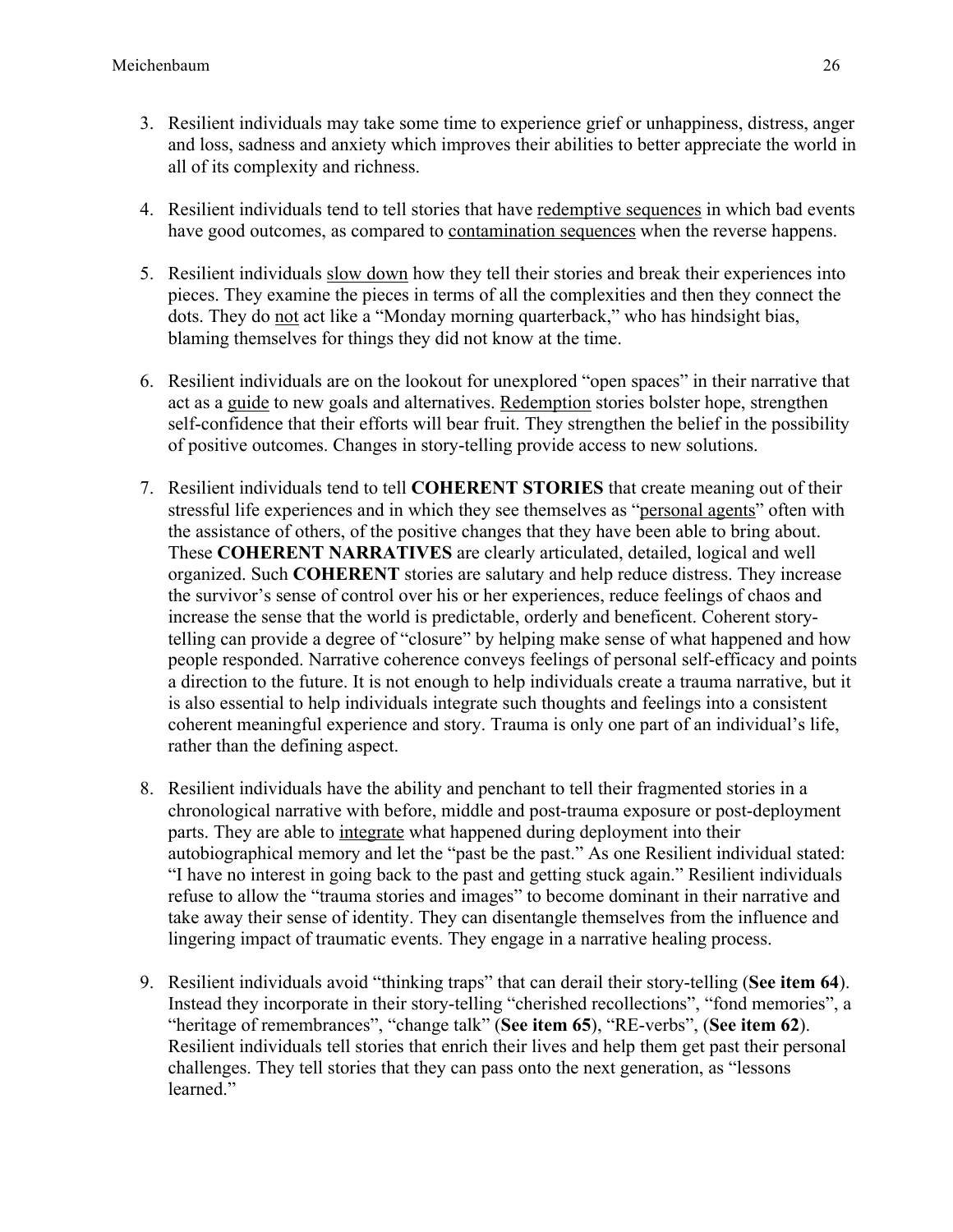- 10. Resilient individuals tell their stories first and then they live their way into them. They may act "as if" they are characters in the stories that they tell. There may be a certain amount of "fake it, until you make it."
- 11. **Listen to the stories you tell others and that you tell yourself. Do your stories include**:
	- **a) Redemptive (positive ending) sequences;**
	- **b) RE-words and change talk action verbs;**
	- **c) Goal statements and "how to" pathways thinking;**
	- **d) Problem-solving strategies, Action Plan with "if...then" statements and expressions of self-confidence and "GRIT" (dogged persistence);**
	- **e) Expressions of optimism, including statements of benefit finding and benefit remembering ("Silver lining" thinking), downward comparisons ("Could have been worse") statements;**
	- **f) Meaning-making statements ("Making a gift", "Sharing lessons learned" statements)?**

Ask yourself and others, if the stories you tell are elaborate, organized, coherent (having a beginning, middle and end) that are now integrated as part of your autobiographical memory? Does your story open up new possibilities for change and provide a positive blueprint for the future? If not, how can you begin to change your story? How can you develop a **RESILIENT MINDSET**?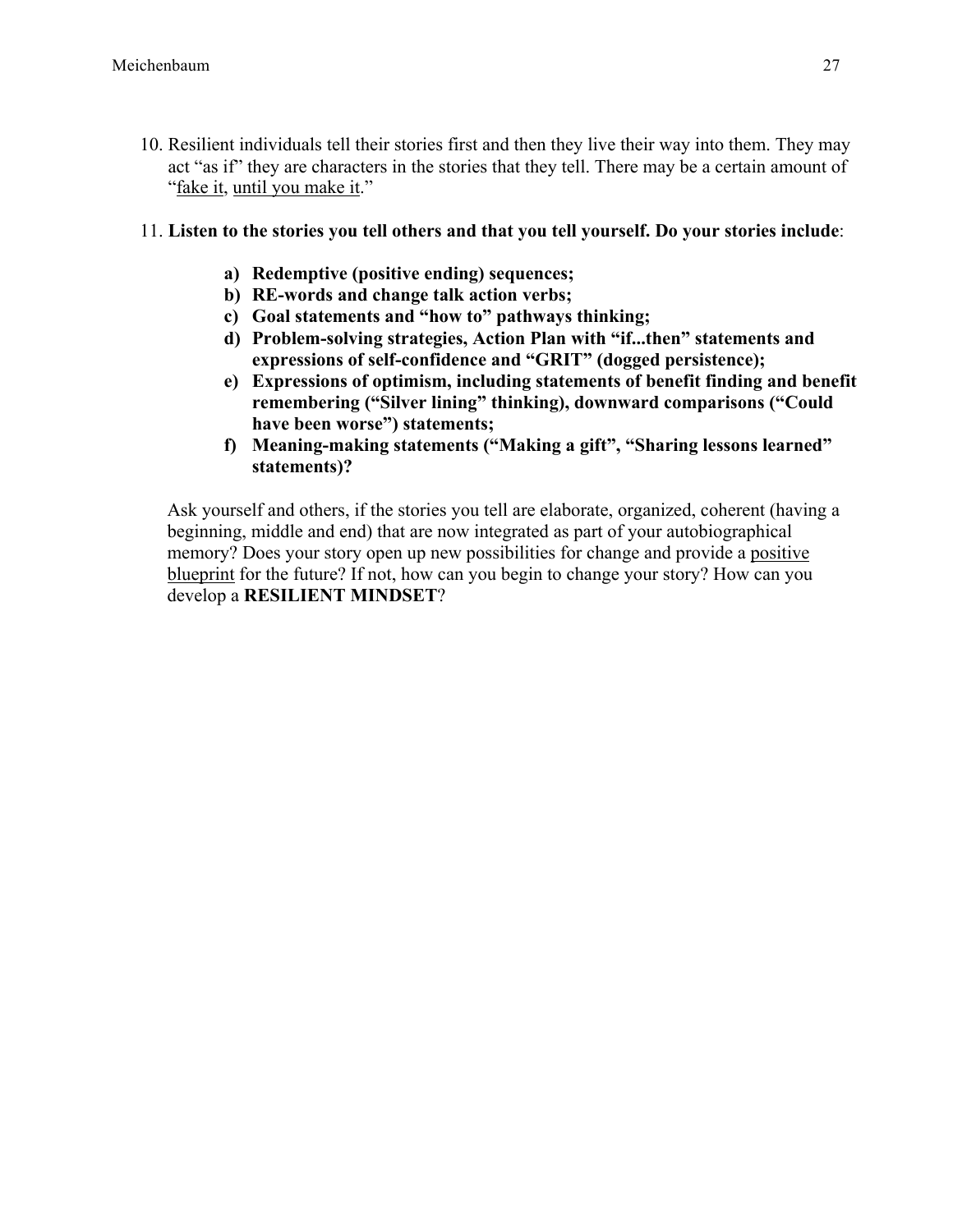# **APPENDIX A**

# **RESILIENCE CHECKLIST**

# **MY PERSONAL RESILIENCE PLAN**

## **Creating A Vision of the Future**

In each of the following **FITNESS** areas, identify the specific things you plan to do in order to improve your level of **RESILIENCE**. How much confidence do you have that you will be able to follow through on each Resilience-bolstering Behavior?

# **P - - PHYSICAL FITNESS**

- \_\_\_\_ 1. Take care of my body.
- 2. Exercise regularly.
- \_\_\_\_\_ 3. Get good sleep.
- **Eat healthy.**
- \_\_\_\_\_ 5. Avoid mood-altering drugs, overuse of alcohol.
- \_\_\_\_\_ 6. Manage pain (physical and emotional).
- \_\_\_\_\_ 7. Avoid high-risk dangerous behaviors.
- \_\_\_\_\_ 8. Other examples of ways I can **KEEP PHYSICALLY FIT.**

# **I - - INTERPERSONAL FITNESS**

- \_\_\_\_ 9. Recognize deployment changes everyone and that readjustment takes time.
- 10. Reconnect with social supports.
- 11. Lean on others and seek and accept help.
- 12. Give back and help others. Share my "islands of competence" with others.
- \_\_\_\_\_13. Participate in a social network.
- 14. Share my emotions with someone I trust.
- 15. Strike a balance between my war buddies and my loved ones.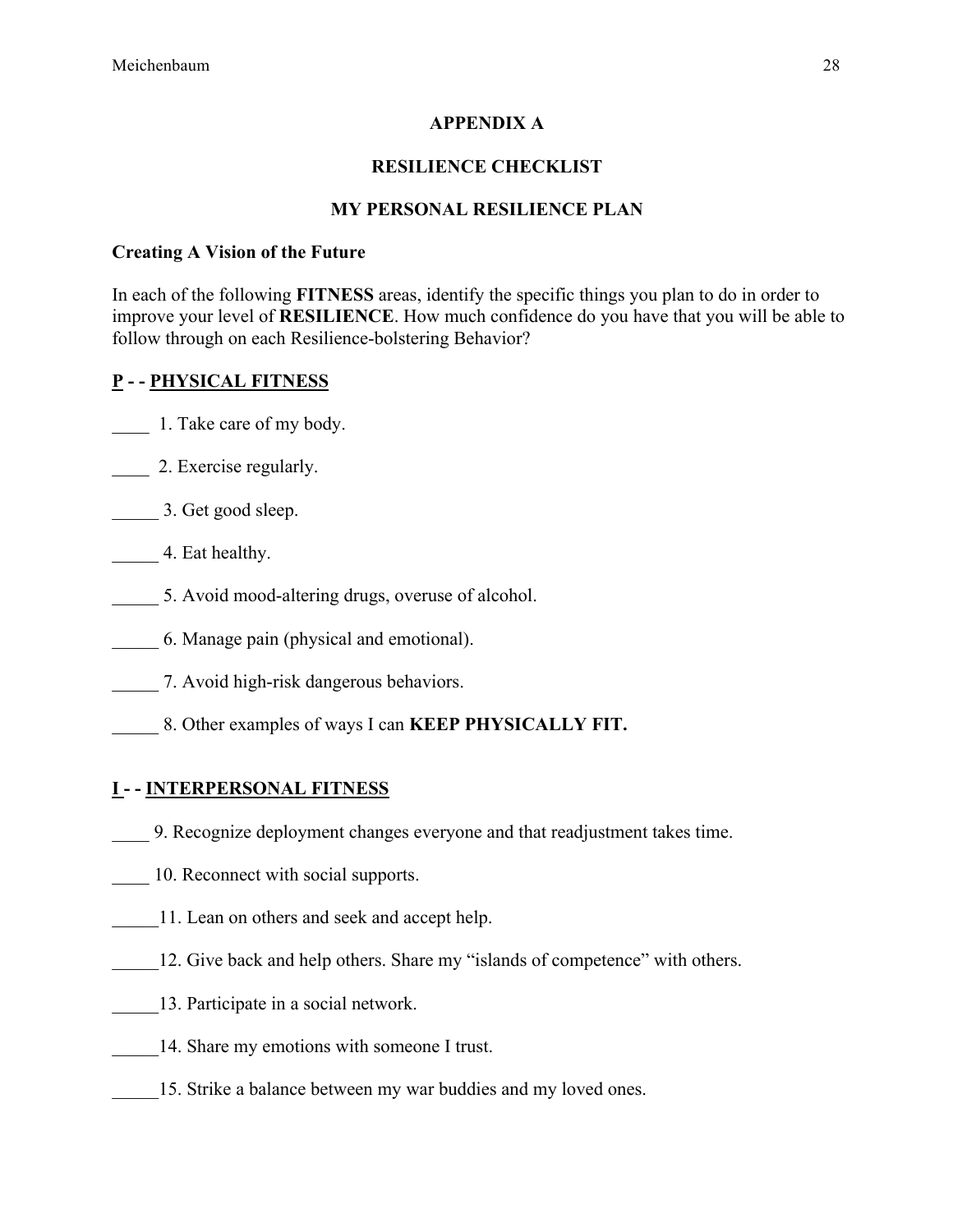- \_\_\_\_\_16. Overcome barriers to seeking help.
- 17. Renegotiate my role at home.
- 18. Use my communication (speaker/listener) skills and my social problem-solving skills.
- \_\_\_\_\_19. Use my cultural or ethnic traditions, rituals and identity as a support aide.
- \_\_\_\_\_20. Find a role model or mentor.
- 21. Use community resources such as Websites, telephone hotlines.
- 22. Be proud of the mission that I served with my "Band of Brothers/Sisters".
- 23. Use pets to maintain and develop relationships.
- \_\_\_\_ 24. Other examples of ways to **DEVELOP AND USE RELATIONSHIPS.**

#### **E- - EMOTIONAL FITNESS**

- \_\_\_\_\_25. Cultivate positive emotions (hobbies and pleasurable activities).
- \_\_\_\_\_26. Engage in an **UPWARD SPIRAL** of my positive emotions, thoughts and behaviors.
- \_\_\_\_\_27. Make a "**BUCKET LIST**" of emotional uplifting activities and then JUST DO IT!
- 28. Show "**GRIT**"- ability to pursue with determination long-term goals. ("Choose hard right, over easy wrong.")
- \_\_\_\_\_ 29. Use positive humor.
- 30. Cope with intense emotions by using opposite actions.
- \_\_\_\_\_31. Give myself permission to experience and share emotions (feel sad, cry, grieve, become angry).
- \_\_\_\_\_ 32. Face my fears.
- \_\_\_\_\_33. Engage in constructive grieving (memorialize and honor those who have been lost).
- 34. Share my story and the "rest of my story" of what led me to survive (share lessons learned).
- \_\_\_\_\_35. Allow myself to share my "emotional pain" with someone I trust.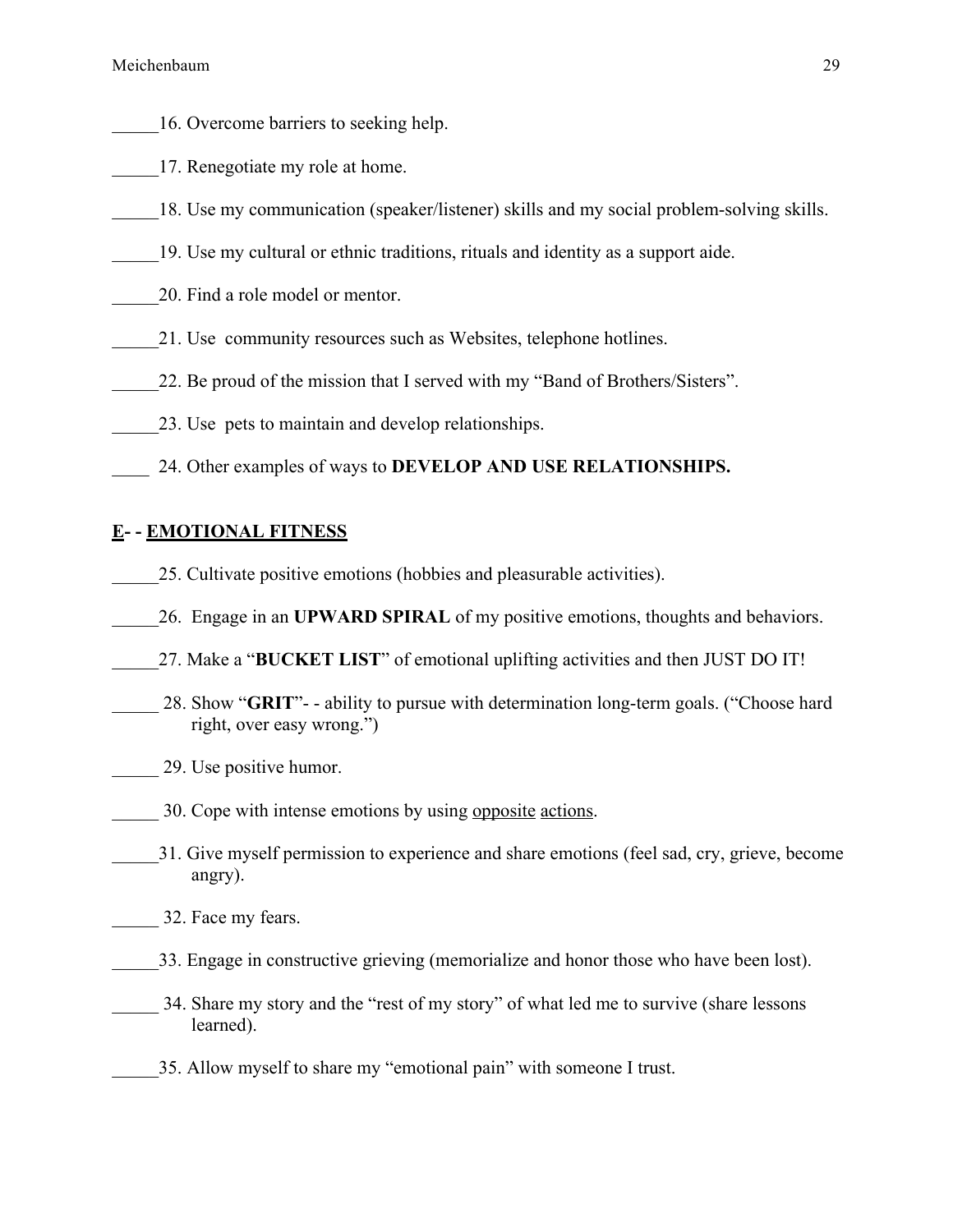- \_\_\_\_\_36. Journal - use "writing cure."
- \_\_\_\_\_37. Use creative and expressive activities to work through my feelings.
- \_\_\_\_\_38. Enjoy the benefits of self-disclosure.
- \_\_\_\_\_39. RESTORY my life and share evidence of my RESILIENCE.
- \_\_\_\_\_ 40. Take specific steps to EMOTIONAL FITNESS.
- \_\_\_\_\_ 41. Change my self-talk.
- \_\_\_\_\_ 42. Engage in non-negative thinking and become more STRESS-HARDY.
- \_\_\_\_\_ 43. Show gratitude.
- \_\_\_\_\_ 44. Other examples to improve my **EMOTIONAL FITNESS.**

#### **T - - THINKING FITNESS**

- \_\_\_\_\_45. Be psychologically flexible.
- \_\_\_\_\_46. Use constructive thinking and consider alternative solutions/pathways.
- \_\_\_\_\_47. Establish achievable goals.
- \_\_\_\_\_48. Establish realistic expectations.
- \_\_\_\_\_49. Look at things differently.
- 50. Use hope to achieve goals.
- \_\_\_\_\_51. Be realistically optimistic.
- 52. Bolster a sense of self- confidence and self-efficacy.
- 53. Engage in benefit-finding. (Search for the silver lining.)
- 54. Engage in benefit-remembering.
- \_\_\_\_\_55. Engage in downward comparison. (Consider those less fortunate.)
- \_\_\_\_\_56. Go on a meaning making mission. List and share positive military experiences with others.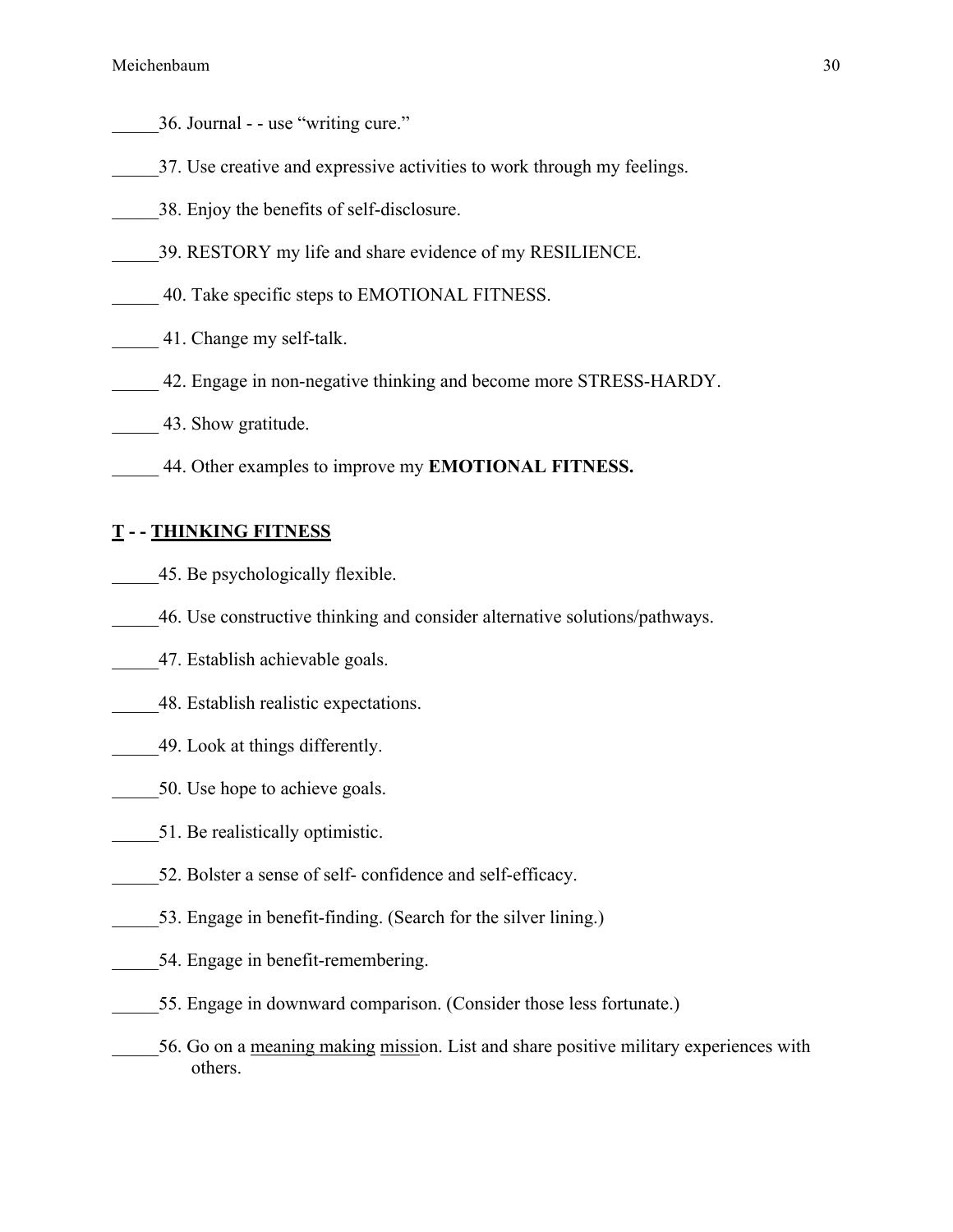- 57. Engage in altruistic (helping) behaviors.
- 58. Find meaning in my suffering and move toward "post-traumatic growth."
- \_\_\_\_\_ 59. Consider lessons learned from my deployment that I can share with others.
- \_\_\_\_\_ 60. Be mindful- stay in the present.
- \_\_\_\_\_ 61. Maintain my "moral compass." Stick to my key values.
- \_\_\_\_\_ 62. Use my Change Talk.
- \_\_\_\_\_ 63.Control my self-talk.
- \_\_\_\_\_ 64. Avoid "**THINKING TRAPS**".
- \_\_\_\_\_ 65. Nurture a positive view of myself, others and the future.
- \_\_\_\_\_ 66. Create a "**HEALING STORY**."
- \_\_\_\_\_67. Other examples of ways to improve my **THINKING FITNESS.**

#### **B- BEHAVIORAL FITNESS**

- \_\_\_\_\_68. Develop safe regular routines.
- \_\_\_\_\_69. Stay calm under pressure. Keep my cool.
- \_\_\_\_\_70. Prepare for possible high-risk situations.
- \_\_\_\_\_71. Break tasks into doable subtasks.
- \_\_\_\_\_72. Get unstuck from the past.
- \_\_\_\_\_73. Improve my "people-picking" skills. Avoid people, places and things that get me into trouble.
- \_\_\_\_\_74. Take a "news holiday."
- \_\_\_\_\_75. Co-exist with my difficult memories and use positive emotions to UNDO negative memories.
- \_\_\_\_\_76. Self-disclose to a trusted person.
- \_\_\_\_\_77. Join a social group that gives my life a sense of purpose.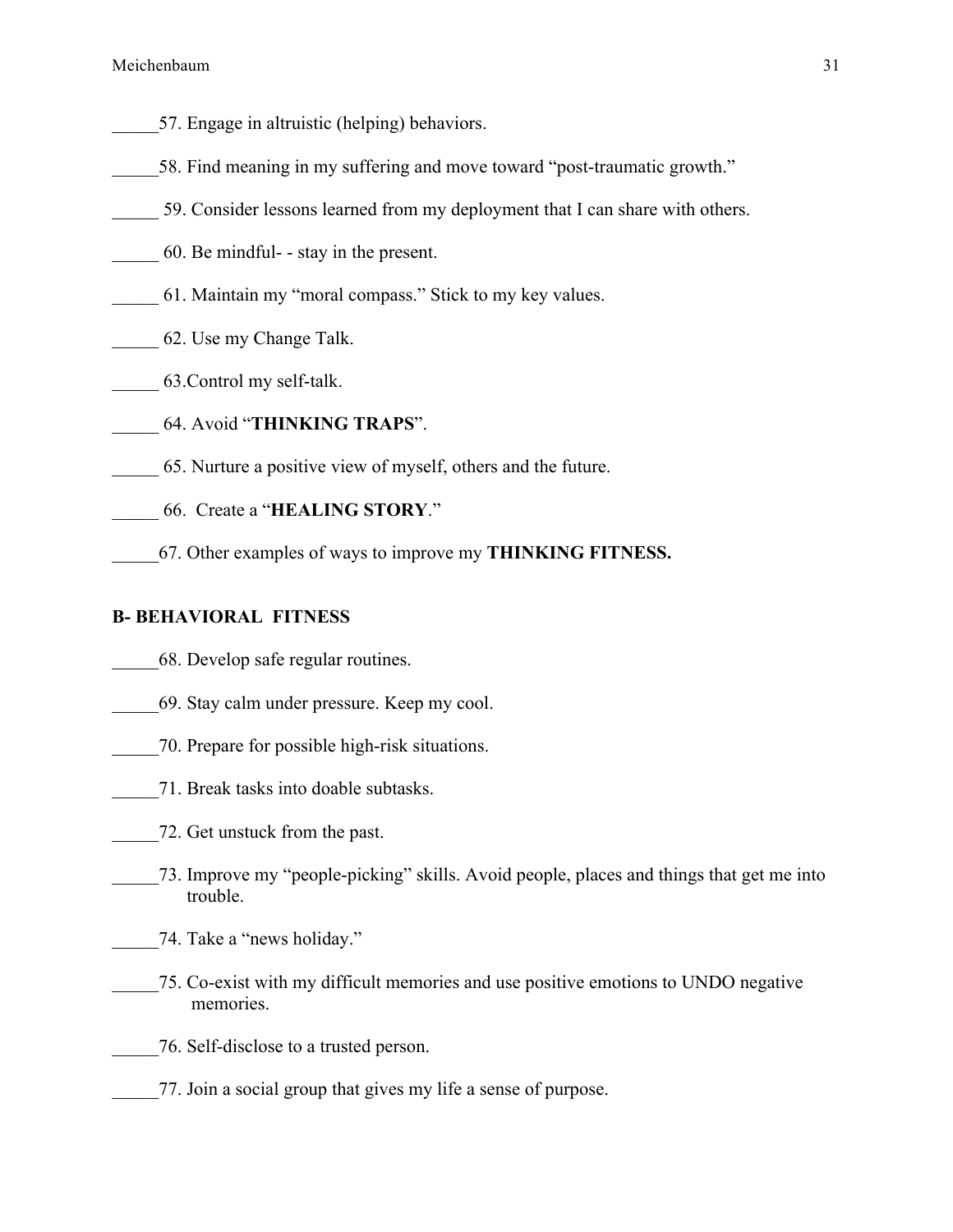- \_\_\_\_\_78. Renegotiate my role and responsibilities.
- \_\_\_\_\_79. Adopt a **CAN DO** attitude.
- \_\_\_\_\_80. Read to find comfort.
- \_\_\_\_\_81. Gather information (visit websites).
- 82. Avoid making things "worse."
- 83. Continue my "journey of healing" and view setbacks as "learning opportunities".
- 84. Use my **ACTION PLANS and BACK-UP PLANS**.
- \_\_\_\_\_85. Other examples of ways to improve my **BEHAVIORAL FITNESS.**

#### **S- SPIRITUAL FITNESS**

- \_\_\_\_\_86. Use **POSITIVE** religious/spiritual ways of coping.
- \_\_\_\_ 87. Avoid using **NEGATIVE** religious/spiritual ways of coping.
- \_\_\_\_\_88. Maintain **HOPE.**
- \_\_\_\_\_89. Visit the Chaplain or some other Clergy person for assistance.
- \_\_\_\_\_90. Use some form of spiritual/religious/devotional activities.
- \_\_\_\_\_91. Participate in a spiritual and religious group.
- \_\_\_\_\_92. Engage in spiritual/religious rituals.
- \_\_\_\_\_93. Engage in commemorative services.
- \_\_\_\_\_94. Forgive others and also forgive myself.
- \_\_\_\_\_95. Address my "moral injuries" and "soul wounds".
- \_\_\_\_\_ 96. Use my religious beliefs and traditions.
- \_\_\_\_\_97. Share the spiritual lessons learned from my deployment.
- \_\_\_\_\_98. Reset my "moral compass" and refocus on my core values and attributes that I brought home from my deployment.